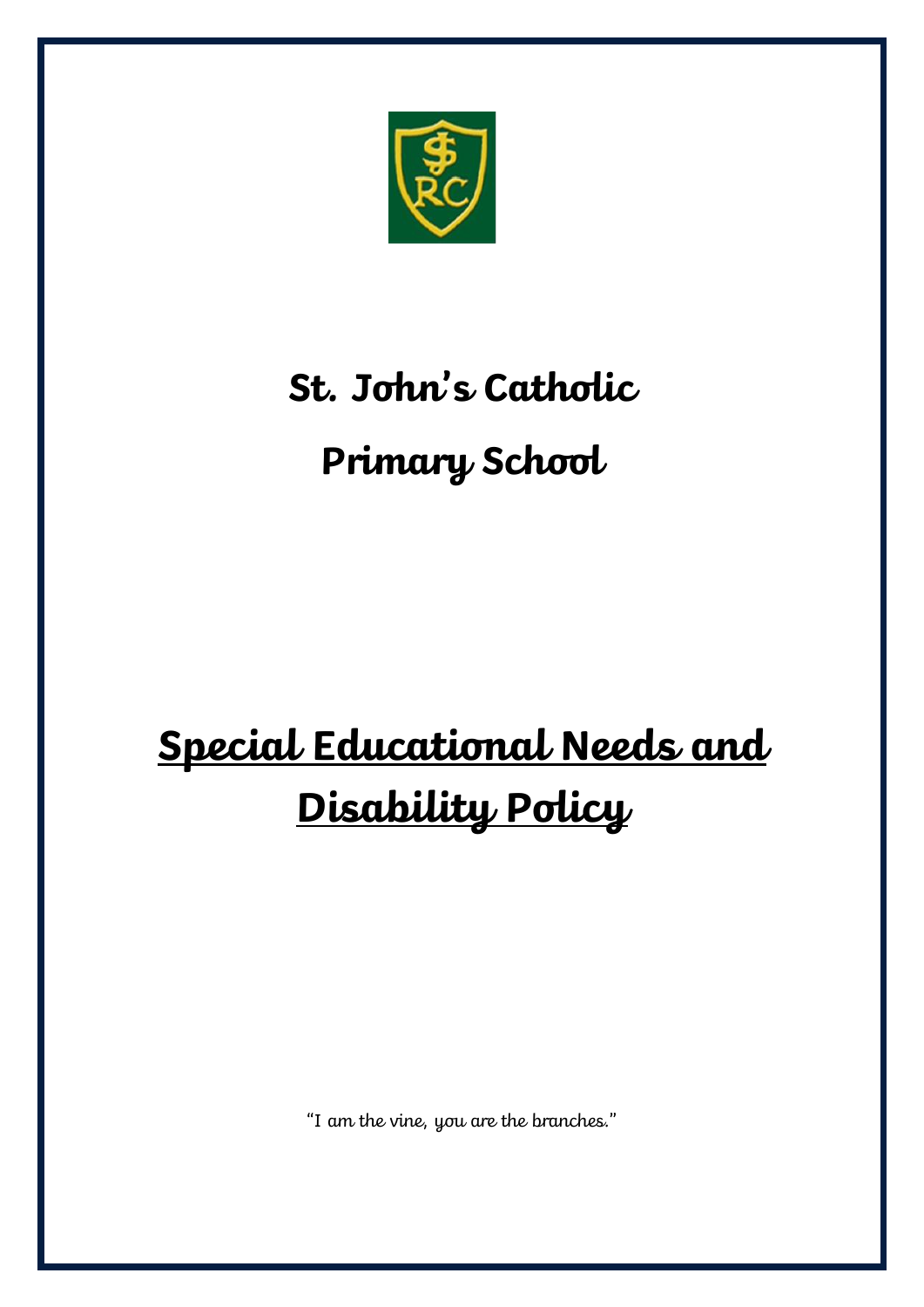#### **Contents:**

#### [Statement of intent](#page-2-0)

- 1. Legal framework
- 2. Identifying SEND
- 3. [Definitions](#page-4-0)
- 4. [Objectives](#page-6-0)
- 5. Roles and responsibilities
- 6. [Early years pupils with SEND](#page-9-0)
- 7. [Children with specific circumstances](#page-10-0)
- 8. [Admissions](#page-11-0)
- 9. [Involving pupils and parents in decision-making](#page-11-1)
- 10. [Joint commissioning, planning and delivery](#page-12-0)
- 11. [Funding](#page-13-0)
- 12. [Local Offer](#page-13-1)
- 13. [Graduated approach](#page-14-0)
- 14. [Assessment](#page-14-1)
- 15. [Training](#page-15-0)
- 16. [Promoting mental health and wellbeing](#page-15-1)
- 17. [EHC plans](#page-16-0)
- 18. [Reviewing EHC plans](#page-17-0)
- 19. [Safeguarding](#page-17-1)
- 20. [Transferring between different phases of education](#page-18-0)
- 21. **[SEND tribunal](#page-19-0)**
- 22. [Supporting successful preparation for adulthood](#page-19-1)
- 23. Data and record keeping
- 24. [Confidentiality](#page-20-0)
- 25. [Resolving disagreements](#page-21-0)
- 26. [Publishing information](#page-21-1)
- 27. [Monitoring and review](#page-21-2)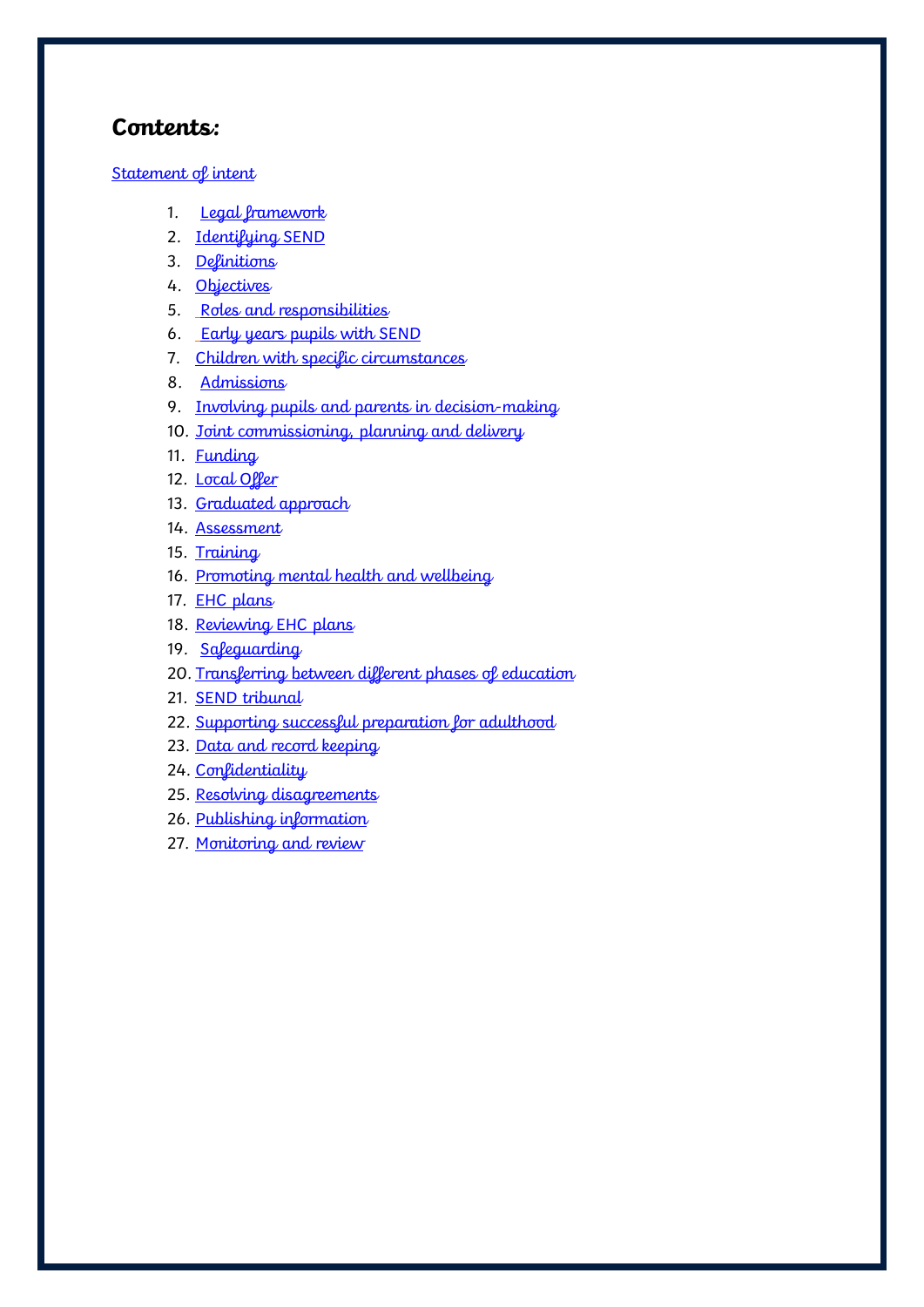#### <span id="page-2-0"></span>**Statement of intent**

St John's Catholic Primary School values all pupils and celebrates diversity of experience, interest and achievement. All pupils need to experience praise, recognition and success, and pupils with SEND have equal entitlement to this.

This policy outlines the framework for the school to meet its duty, obligation and principal equality values to provide a high-quality education to all of its pupils, including pupils with SEND, and to do everything it can to meet the needs of pupils with SEND.

Through successful implementation of this policy, the school aims to:

- Eliminate discrimination.
- Promote equal opportunities.
- Foster good relationships between pupils with SEND and pupils without SEND.

The school will work with the LA, or equivalent, within the following principles, which underpin this policy:

- The involvement of pupils and their parents in decision-making
- The identification of pupils' needs
- Collaboration between education, health and social care services to provide support
- High-quality provision to meet the needs of pupils with SEND
- Greater choice and control for pupils and their parents over their support
- Successful preparation for adulthood, including independent living and employment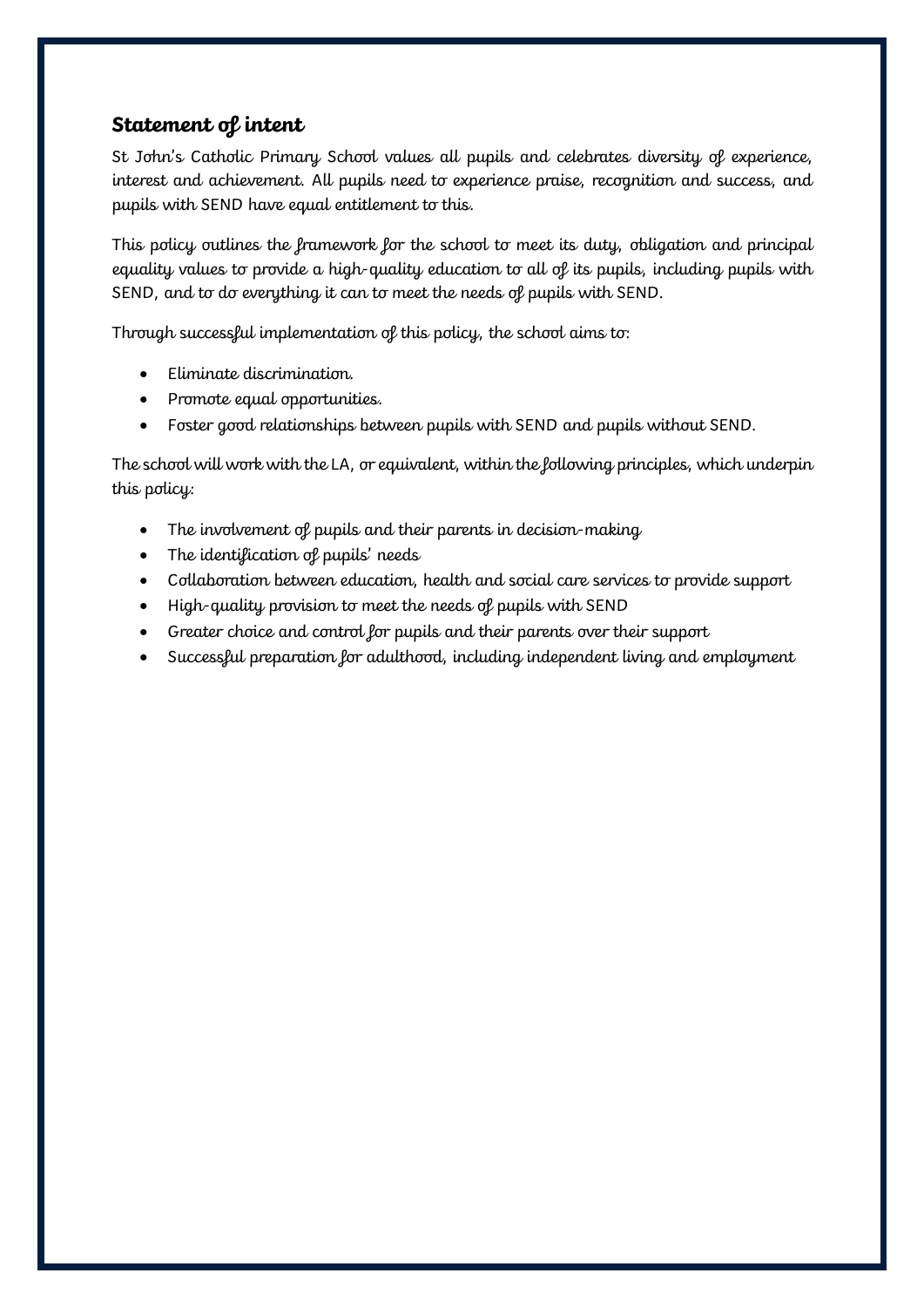# <span id="page-3-0"></span>**1. Legal framework**

This policy has due regard to all relevant legislation including, but not limited to, the following:

- Children and Families Act 2014
- Health and Social Care Act 2012
- Equality Act 2010
- The Equality Act 2010 (Disability) Regulations 2010
- Education Act 1996
- Education Act 2002
- Mental Capacity Act 2005
- Children Act 1989
- The Special Educational Needs and Disability (Amendment) Regulations 2015
- The Special Educational Needs (Personal Budgets) Regulations 2014
- The Special Educational Needs and Disability (Detained Persons) Regulations 2015
- Local Government Act 1974
- Disabled Persons (Services, Consultation and Representation) Act 1986
- Data Protection Act 2018
- The UK General Data Protection Regulation (GDPR)

This policy has due regard to statutory and non-statutory guidance, including, but not limited to, the following:

- DfE (2015) 'Special educational needs and disability code of practice: 0 to 25 years'
- DfE (2015) 'Supporting pupils at school with medical conditions'
- DfE (2021) 'Keeping children safe in education 2021'
- DfE (2018) 'Working Together to Safeguard Children'
- DfE (2018) 'Mental health and wellbeing provision in schools'
- DfE (2021) 'School Admissions Code'

This policy operates in conjunction with the following school policies:

- Admissions Policy
- Equal Opportunities Policy: Pupils
- Pupil Confidentiality Policy
- Data Protection Policy
- Records Management Policy
- Social, Emotional and Mental Health (SEMH) Policy
- Child Protection and Safeguarding Policy
- Exclusion Policy
- Behavioural Policy
- Complaints Procedures Policy
- Accessibility Plan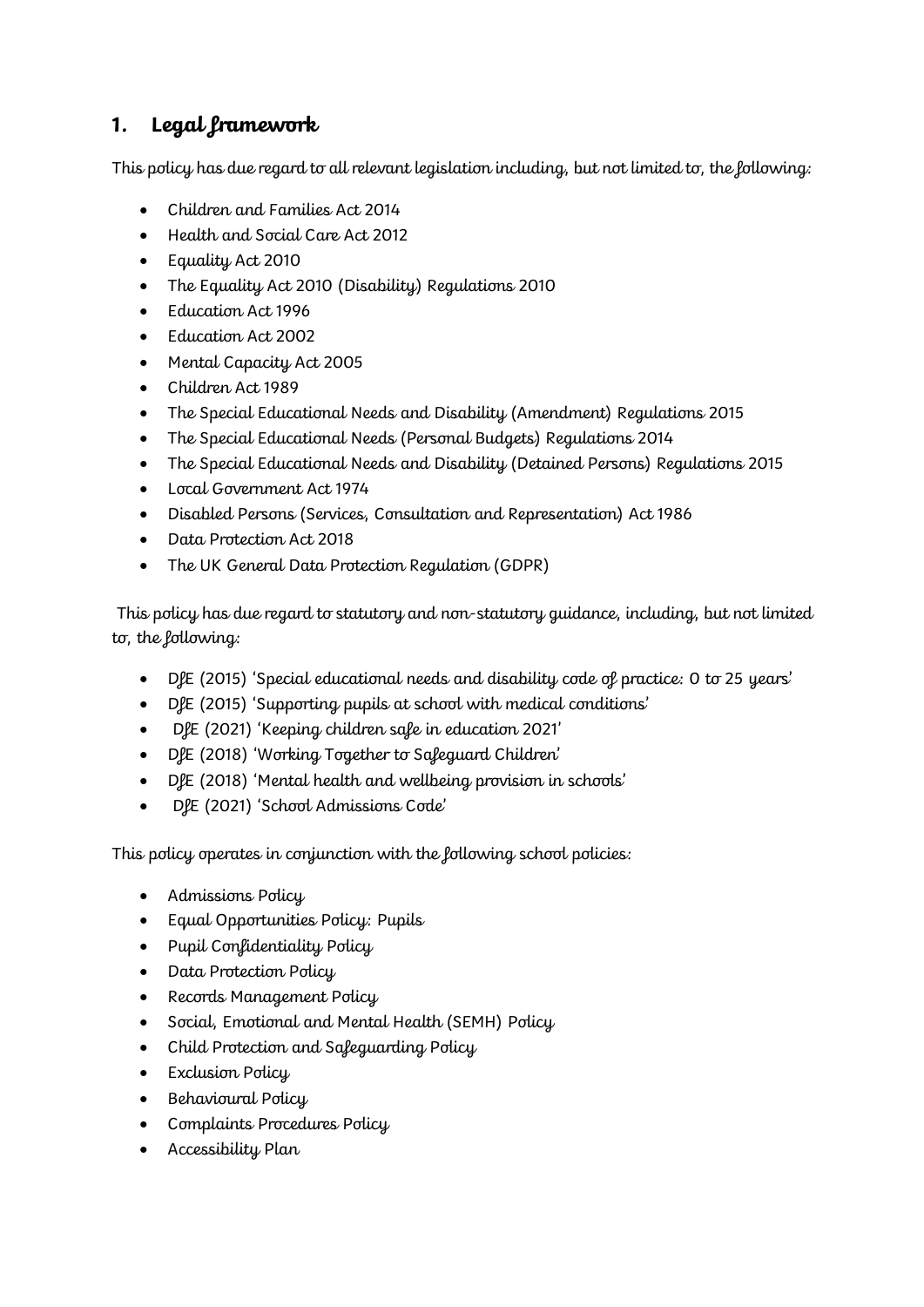# **2. Identifying SEND**

The school has a clear approach to identifying and responding to SEND and recognises that early identification and effective provision improve long-term outcomes for the pupils.

With the support of the SLT, classroom teachers will conduct regular progress assessments for all pupils, with the aim of identifying pupils who are making less than expected progress.

'Less than expected progress' will be characterised using the following stipulations:

- Progress is significantly slower than the class average, from the same baseline
- Progress does not match or better the pupil's previous rate of progress
- Progress fails to close the attainment gap within the class
- The attainment gap is widened by the plateauing of progress

#### <span id="page-4-0"></span>**3. Definitions**

For this policy, a pupil is defined as having SEND if they have  $a$ .

- Significantly greater difficulty in learning than most others of the same age.
- Disability or health condition that prevents or hinders them from making use of educational facilities used by peers of the same age.

Under the Equality Act 2010, a disability is a physical or mental impairment which has a longterm and substantial adverse effect on a person's ability to carry out normal day-to-day activities.

The school reviews how well equipped we are to provide support across the following areas:

- Communication and interaction
- Cognition and learning
- Social, emotional and mental health difficulties
- Sensory and physical needs

#### **Communication and interaction**

Pupils with speech, language and communication needs (SLCN) have difficulty in communicating with others, often because they have difficulty saying what they want, they cannot understand what is being said to them, or they do not understand or use social rules of communication.

The school recognises that:

- Pupils with Autism Spectrum Disorder (ASD), including Asperger's Syndrome and Autism, can have particular difficulties with social interaction.
- The profile for every pupil with SLCN is different and their needs may change over time. They may have difficulty with one, some, or all the different aspects of speech, language or social communication at different times of their lives.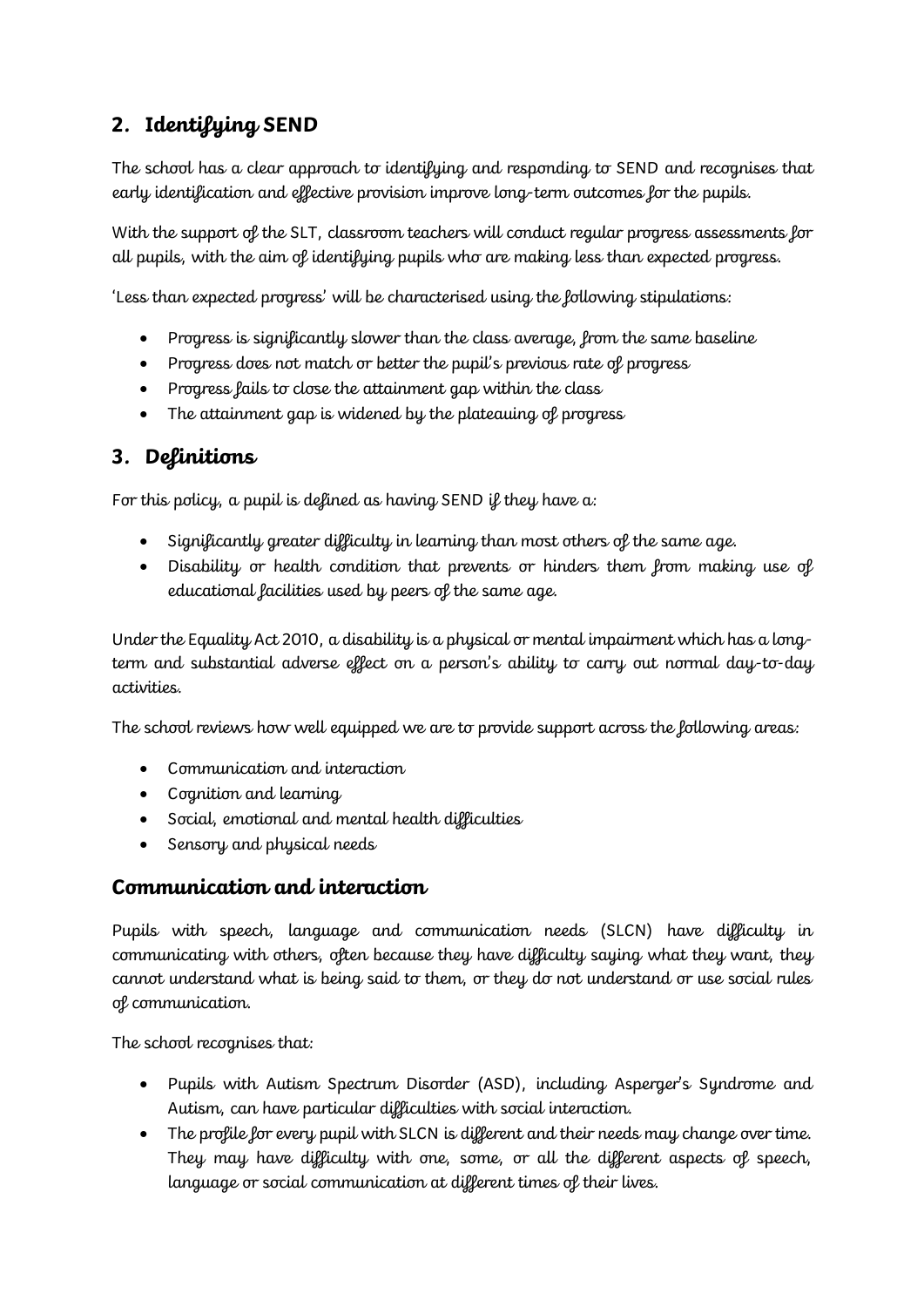The SENCO will work with pupils, parents, and language and communication experts where necessary to ensure pupils with SLCN reach their potential.

# **Cognition and learning**

Pupils with learning difficulties may require support – the school will offer one-to-one learning support where necessary.

The school understands that learning difficulties cover a wide range of needs, such as moderate learning difficulty (MLD), severe learning difficulty (SLD) and profound and multiple learning disabilities (PMLD). The SENCO will ensure that any provision offered will be suitable to the needs of the pupil.

Specific learning difficulties (SpLDs) affect one or more specific aspects of learning. This encompasses a range of conditions such as dyslexia, dyscalculia and dyspraxia.

# **Social, emotional and mental health (SEMH) difficulties**

Pupils may experience a wide range of social and emotional difficulties that manifest themselves in many ways, including becoming withdrawn or isolated, or displaying challenging, disruptive and disturbing behaviour. The school recognises that these behaviours may reflect underlying mental health difficulties such as anxiety or depression, and the school will implement a Social, Emotional and Mental Health (SEMH) Policy to support pupils with these difficulties.

The school will ensure that provisions and allowances are made for the ways in which these mental health difficulties can influence the behaviour of pupils with SEND within its Behavioural Policy, including how we will manage the effect of any disruptive behaviour so that it doesn't adversely affect other pupils.

# **Sensory or physical needs**

Impairments that prevent or hinder pupils from using the school facilities, such as vision impairment (VI), do not necessarily have SEND. The school will ensure staff understand that:

- Some conditions can be age-related and can fluctuate over time.
- A pupil with a disability is covered by the definition of SEND if they require special educational provision.

Under The Equality Act 2010 (Disability) Regulations 2010, the following conditions do not constitute a disability:

- A tendency to set fires
- A tendency to steal
- A tendency to commit physical or sexual abuse towards others
- Exhibitionism
- Voyeurism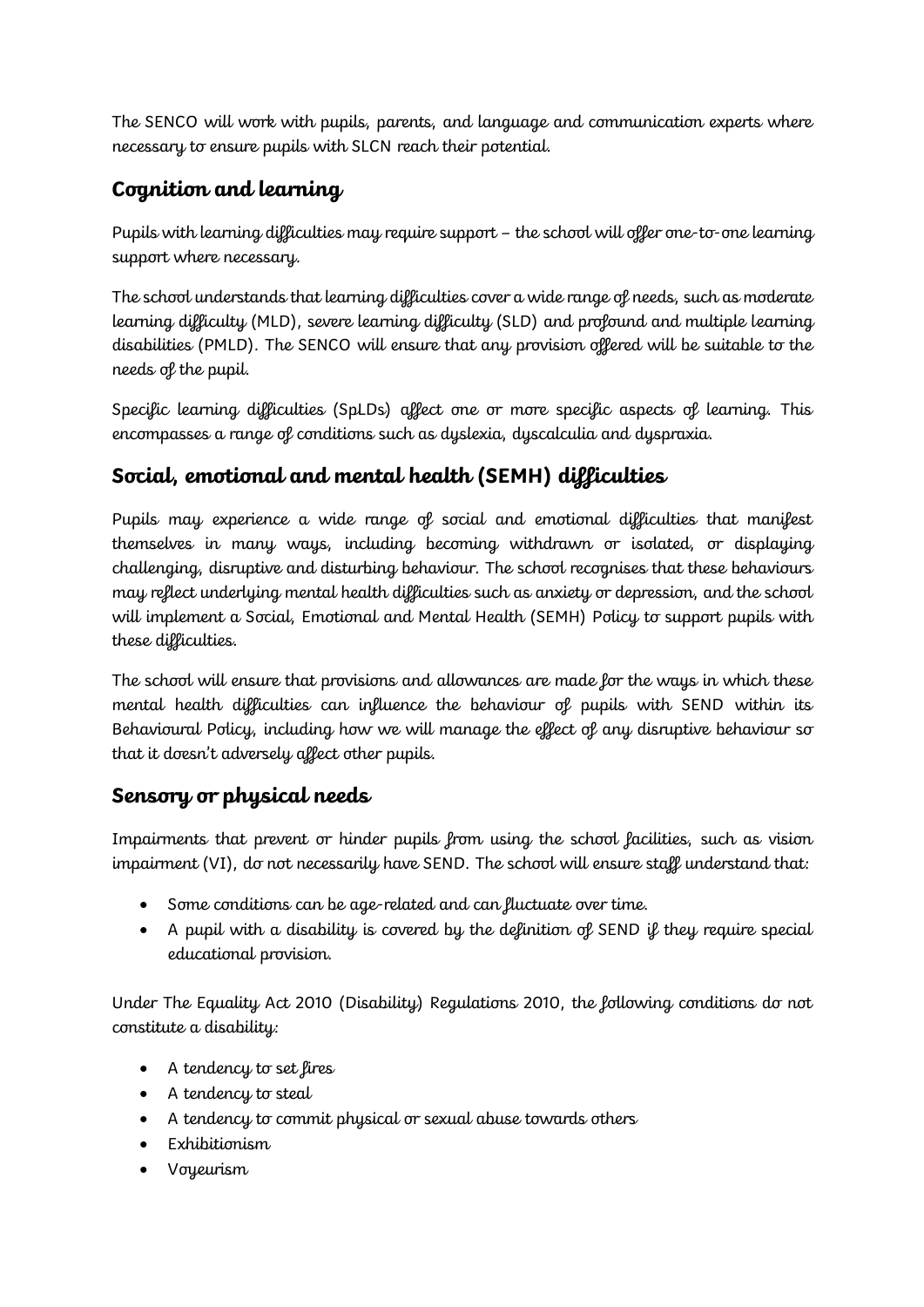The school recognises, however, that pupils who have sensory or physical impairments may require specialist support or equipment to access their learning, regardless of whether or not their impairment falls under the SEND definition, and the SENCO will ensure that their support needs are being met.

# <span id="page-6-0"></span>**4. Objectives**

The school will meet the core aims of this policy by achieving the following strategic and measurable objectives:

- To follow the graduated approach outlined in the DfE's 'Special educational needs and disability code of practice: 0 to 25 years'
- To monitor the progress of all pupils to aid the earliest possible identification of SEND

## <span id="page-6-1"></span>**5. Roles and responsibilities**

The governing board will be responsible for:

- Communicating with pupils with SEND and their parents when reviewing policies that affect them.
- Ensuring that effective provision is in place for all pupils with SEND, whether or not they have an EHC plan.
- Securing the special educational provision called for by a pupil's SEND.
- Designating an appropriate member of staff to be the SENCO and having responsibility for coordinating provision for pupils with SEND.
- Appointing a designated teacher for LAC, where appropriate.
- Ensuring that reasonable adjustments are made for pupils with disabilities to help alleviate any substantial disadvantage they experience because of their disability.
- Taking necessary steps to ensure that pupils with disabilities are not discriminated against, harassed or victimised, e.g. in line with the Equal Opportunities Policy: Pupils.
- Preparing the arrangements for the admission of pupils with SEND and the facilities provided to enable access to the school for pupils with disabilities.
- Regularly monitoring the school's policies and procedures, to review their impact on pupils with SEND, including on their mental health and wellbeing.
- Preparing the Accessibility Plan, showing how the school intends to progressively improve access over time.
- Publishing annual information setting out the measures and facilities to assist access for pupils with disabilities on the school's website.
- Publishing annual information about the arrangements for the admission of pupils with SEND, the steps taken to prevent pupils being treated less favourably than others, the facilities provided to assist pupils with SEND, and the school's Accessibility Plan on the school's website.
- Developing complaints procedures which, along with details about appealing to the SEND tribunal, will be made known to parents and pupils.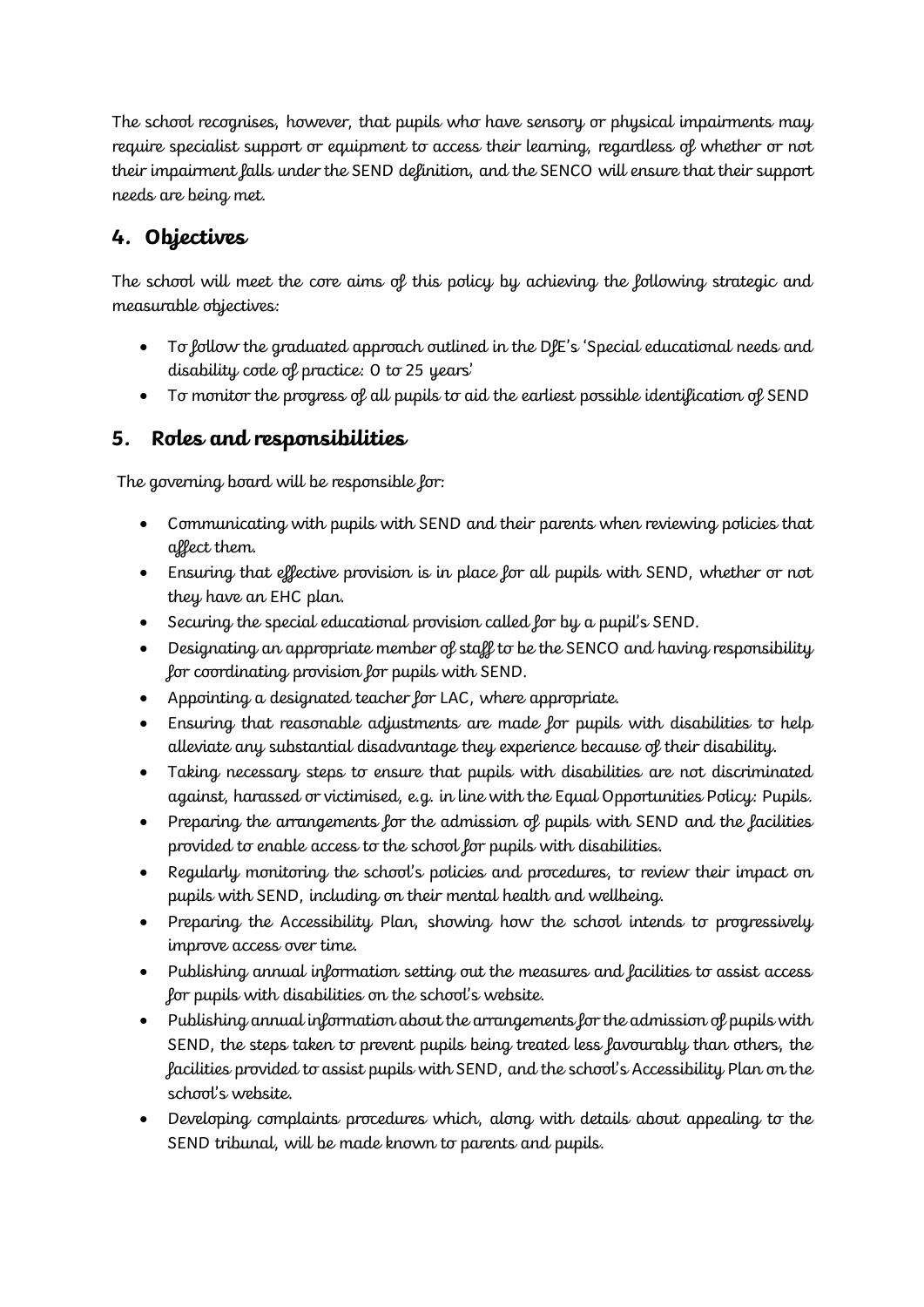- Providing suitable, full-time education from the sixth day of a fixed permanent exclusion of a pupil with SEND, in line with their EHC plan.
- Ensuring arrangements are in place to support pupils at school with medical conditions, in line with the school's Supporting Pupils with Medical Conditions Policy.
- Cooperating with the LA in drawing up and reviewing the Local Offer.
- Appointing an individual governor or sub-committee to oversee the school's arrangements for SEND.
- Preparing the SEND information report and publishing it on the website.
- Ensuring that the school's Child Protection and Safeguarding Policy addresses additional safeguarding challenges that children with SEND may face.

The headteacher will be responsible for:

- Ensuring that those who are teaching or working with pupils with SEND are aware of their needs and have arrangements in place to meet them.
- Ensuring that teachers monitor and review pupils' progress during the academic year.
- Cooperating with the LA during annual EHC plan reviews.
- Ensuring that the SENCO has sufficient time and resources to carry out their functions.
- Providing the SENCO with sufficient administrative support and time away from teaching to enable them to fulfil their responsibilities.
- Assisting the governing board in appointing a designated teacher for LAC, who will work closely with the SENCO to ensure that the needs of the pupils are fully understood by relevant school staff.
- Regularly and carefully reviewing the quality of teaching for pupils at risk of underachievement, as a core part of the school's performance management arrangements.
- Ensuring that teachers understand the strategies to identify and support vulnerable pupils.
- Ensuring teachers have an established understanding of different types of SEND.
- Ensuring that procedures and policies for the day-to-day running of the school do not directly or indirectly discriminate against pupils with SEND.
- Ensuring that pupils with SEND and their parents are actively supported in contributing to needs assessments, and developing and reviewing EHC plans.
- Establishing and maintaining a culture of high expectations and including pupils with SEND in all opportunities available to other pupils.
- Ensuring that the approach to the curriculum includes how it is made accessible for pupils with SEND.
- Consulting health and social care professionals, pupils, and parents to ensure the needs of pupils with medical conditions are effectively supported.
- Keeping parents and relevant teachers up-to-date with any changes or concerns involving a pupil, considering the school's Pupil Confidentiality Policy.
- Identifying any patterns in the identification of SEND within the school and comparing these with national data.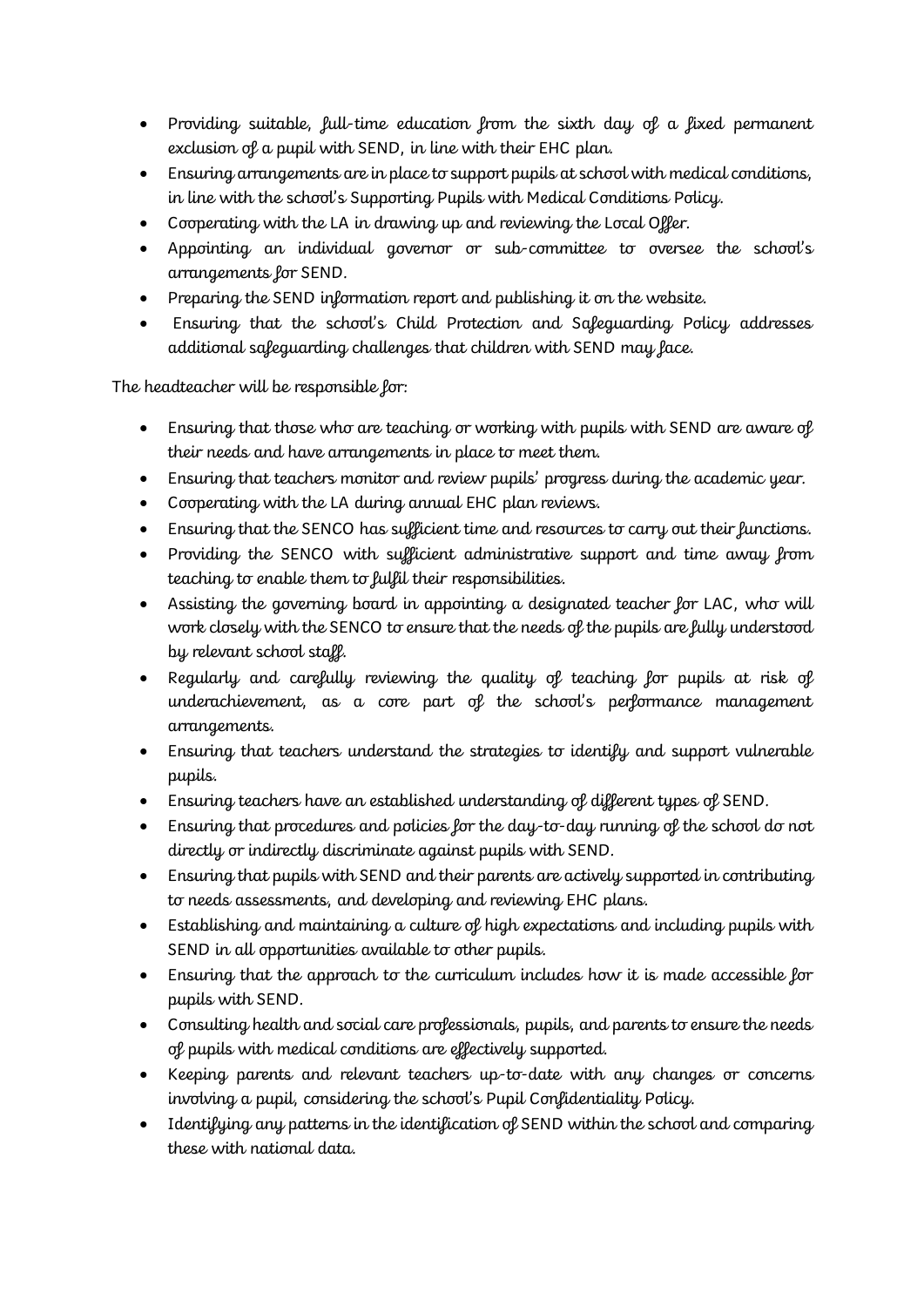- Reporting to the governing board on the impact of SEND policies and procedures, including on pupils' mental health and wellbeing.
- Ensuring that the SENCO is provided with training, with an emphasis on mental health basis.

The SENCO will be responsible for:

- Collaborating with the governing board and headteacher, as part of the SLT, to determine the strategic development of the SEND policy and provision in the school.
- Working with the relevant governors and the headteacher to ensure that the school meets its responsibilities under the Equality Act 2010, regarding reasonable adjustments and access arrangements.
- The day-to-day operation and implementation of the SEND policy.
- Coordinating the specific provision made to support individual pupils with SEND, including those with EHC plans.
- Liaising with the relevant, designated teachers where LAC have SEND.
- Advising on a graduated approach to providing SEND support.
- Advising on the deployment of the school's delegated budget and other resources to meet pupils' needs effectively.
- Liaising with the parents of pupils with SEND.
- Liaising with early years providers, other schools, educational psychologists, health and social care professionals, and independent or voluntary bodies, as required.
- Being a key point of contact for external agencies, especially the LA and LA support services.
- Liaising with the potential future providers of education to ensure that pupils and their parents are informed about the options, and a smooth transition is planned.
- Drawing up a one-page profile of a pupil with SEND.
- Providing professional guidance to colleagues and working closely with staff members, parents and other agencies, including SEND charities.
- Being familiar with the provision in the Local Offer and being able to work with professionals who are providing a supporting role to the family.
- Ensuring, as far as possible, that pupils with SEND take part in activities run by the school, together with those who do not have SEND.
- Ensuring that the school keeps the records of all pupils with SEND up-to-date, in line with the school's Data Protection Policy.
- Informing the parents of pupils with SEND, who do not have an EHC plan, that SEND provision is being made.
- In collaboration with the headteacher, identifying any patterns in the identification of SEND within the school and comparing these with national data.
- Participating in training and CPD opportunities, some of which emphasise mental health to a greater extent.
- Providing training to relevant class teachers.
- Supporting teachers in the further assessment of a pupil's particular strengths and weaknesses, and advising on effective implementation of support.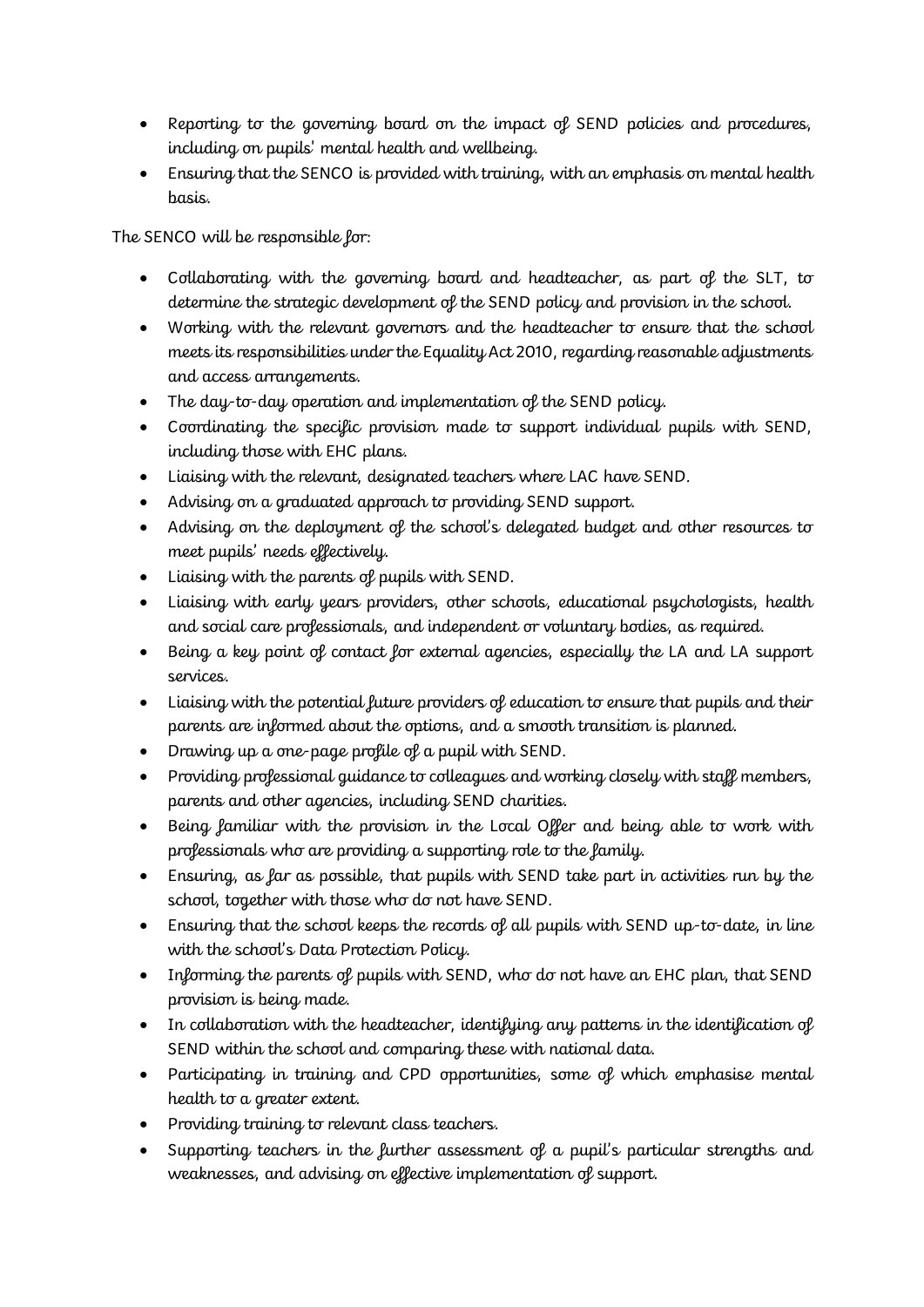The DSL will be responsible for:

- Liaising with the headteacher to inform them of any issues, especially ongoing enquiries under section 47 of the Children Act 1989 and police investigations regarding pupils with SEND.
- Liaising with the relevant staff on matters of safety, safeguarding and welfare, including online and digital safety regarding pupils with SEND.
- Liaising with the SENCO where appropriate regarding safeguarding concerns for a pupil with SEND.
- Promoting supportive engagement with parents and/or carers in safeguarding and promote the welfare of pupils with SEND, including where families may be facing challenging circumstances.
- Working with the headteacher and relevant strategic leads, taking lead responsibility for promoting educational outcomes by knowing the welfare, safeguarding and child protection issues that pupils with SEND are experiencing or have experienced, and identifying the impact that these issues might be having on pupil's attendance, engagement and achievements.
- Recognising the additional risks that pupils with SEND face online, e.g., from online bullying, grooming and radicalisation, and ensuring they have the capability to support pupils with SEND to stay safe online.

Teachers will be responsible for:

- Planning and reviewing support for pupils with SEND on a graduated basis, in collaboration with parents, the SENCO and, where appropriate, the pupils themselves.
- Setting high expectations for every pupil and aiming to teach them the full curriculum, whatever their prior attainment.
- Planning lessons to address potential areas of difficulty to ensure that there are no barriers to every pupil achieving.
- Ensuring every pupil with SEND is able to study the full national curriculum.
- Being accountable for the progress and development of the pupils in their class.
- Being aware of the needs, outcomes sought, and support provided to any pupils with SEND they are working with.
- Understanding and implementing strategies to identify and support vulnerable pupils with the support of the SENCO.
- Keeping the relevant figures of authority up-to-date with any changes in behaviour, academic developments and causes of concern. The relevant figures of authority include the headteacher.

# <span id="page-9-0"></span>**6. Early years pupils with SEND**

The school will ensure all staff who work with young children are alert to emerging difficulties and respond early. The school will also ensure staff listen and understand when parents express concerns about their child's development. The school will listen to any concerns raised by children themselves.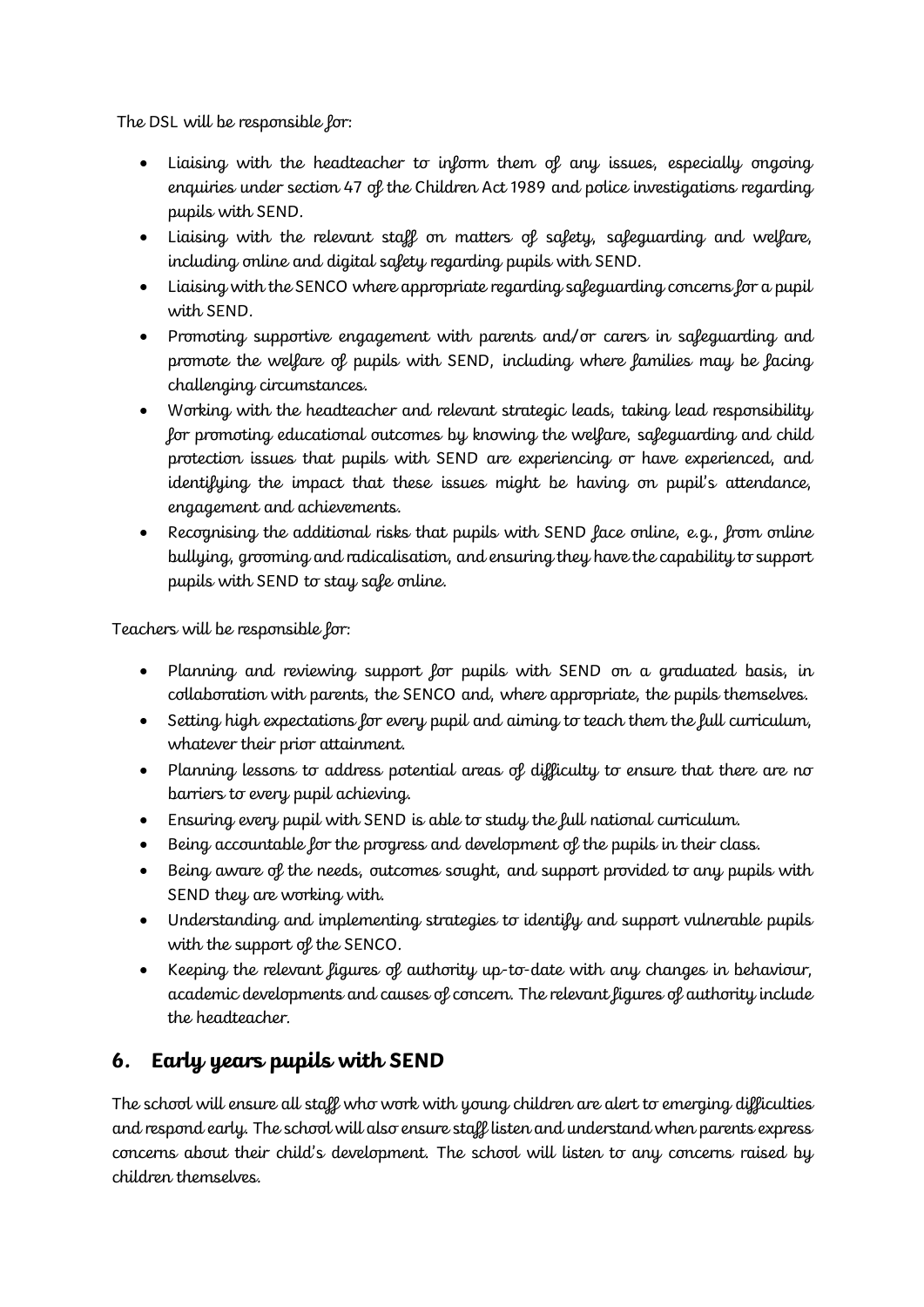The school will ensure that:

- Children with SEND get the support that they need.
- Children with SEND engage in the activities that the school offers alongside children who do not have SEND.
- The SENCO is responsible for coordinating SEND provision.
- Parents are informed when the school makes special educational provision for their child.
	- A report is prepared and sent to parents that includes the following:
	- The implementation of our SEND Policy
	- Our arrangements for the admission of children with SEND
	- The steps being taken to prevent children with SEND from being treated less favourably than others
	- The facilities provided to enable access to the school for children with SEND
	- Our Accessibility Plan, showing how we plan to improve access over time

# <span id="page-10-0"></span>**7. Children with specific circumstances**

#### **LAC**

Pupils at the school who are being accommodated, or who have been taken into care, by the LA are legally defined as being 'looked after' by the LA.

The school recognises that pupils that have SEND are more likely to be 'looked after', and it is likely that a significant proportion of them will have an EHC plan.

The school has a designated member of staff for coordinating the support for LAC.

Where that role is carried out by a person other than the SENCO, designated teachers will work closely with the SENCO to ensure that the implications of a child being both looked after and having SEND are fully understood by relevant school staff.

#### **EAL**

The school will give particular care to the identification and assessment of the SEND of pupils whose first language is not English.

The school will consider the pupil within the context of their home, culture and community.

Where there is uncertainty about an individual pupil, the school will make full use of any local sources of advice relevant to the language group concerned, drawing on community liaison arrangements wherever they exist.

The school appreciates having EAL is not equated to having learning difficulties. At the same time, when pupils with EAL make slow progress, it will not be assumed that their language status is the only reason; they may have SEND.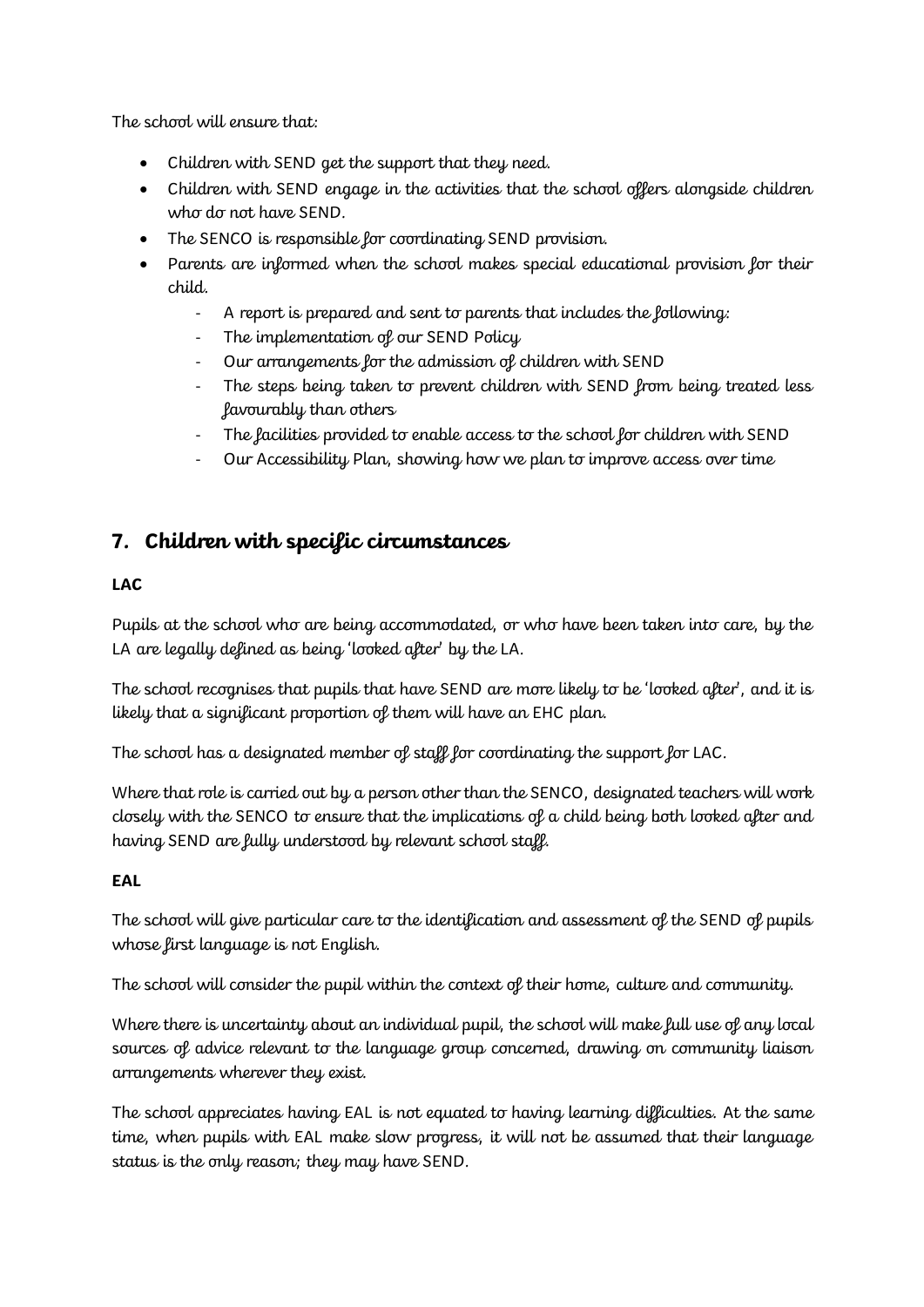The school will look carefully at all aspects of a pupil's performance in different subjects to establish whether the problems they have in the classroom are due to limitations in their command of English or arise from SEND.

# <span id="page-11-0"></span>**8. Admissions**

The school will ensure it meets its duties set under the DfE's 'School Admissions Code' by:

- Not refusing admission for a child thought to be potentially disruptive, or likely to exhibit challenging behaviour, on the grounds that the child is first to be assessed for SEND.
- Not refusing admission for a child that has named the school in their EHC plan.
- Considering applications from parents of children who have SEND but do not have an EHC plan.
- Not refusing admission for a child who has SEND but does not have an EHC plan because the school does not feel able to cater for those needs.
- Not refusing admission for a child who does not have an EHC plan.
- Not discriminating against or disadvantaging applicants with SEND.
- Ensuring policies relating to school uniform and trips do not discourage parents of pupils with SEND from applying for a place.
- Adopting fair practices and arrangements in accordance with the 'School Admissions Code' for the admission of children without an EHC plan.
- Ensuring the school's oversubscription arrangements will not disadvantage children with SEND.
- Ensuring that tests for selection are accessible to children with SEND, with reasonable adjustments made where necessary. Arrangements for the fair admissions of pupils with SEND are outlined in the Admissions Policy and will be published on the school website.

# <span id="page-11-1"></span>**9. Involving pupils and parents in decision-making**

Parents of pupils with SEND will be encouraged to share their knowledge of their child; the headteacher and SENCO will aim to give them the confidence that their views and contributions are valued and will be acted upon.

Parents will always be formally notified when the school provides their child with SEND support.

Decisions on whether the school will commission added provisions will be discussed thoroughly with the LA, parents and, when appropriate, the pupil involved.

Decisions about education will not unnecessarily disrupt a pupil's education or any health treatment underway.

The planning that the school implements will help parents and pupils with SEND express their needs, wishes and goals, and will: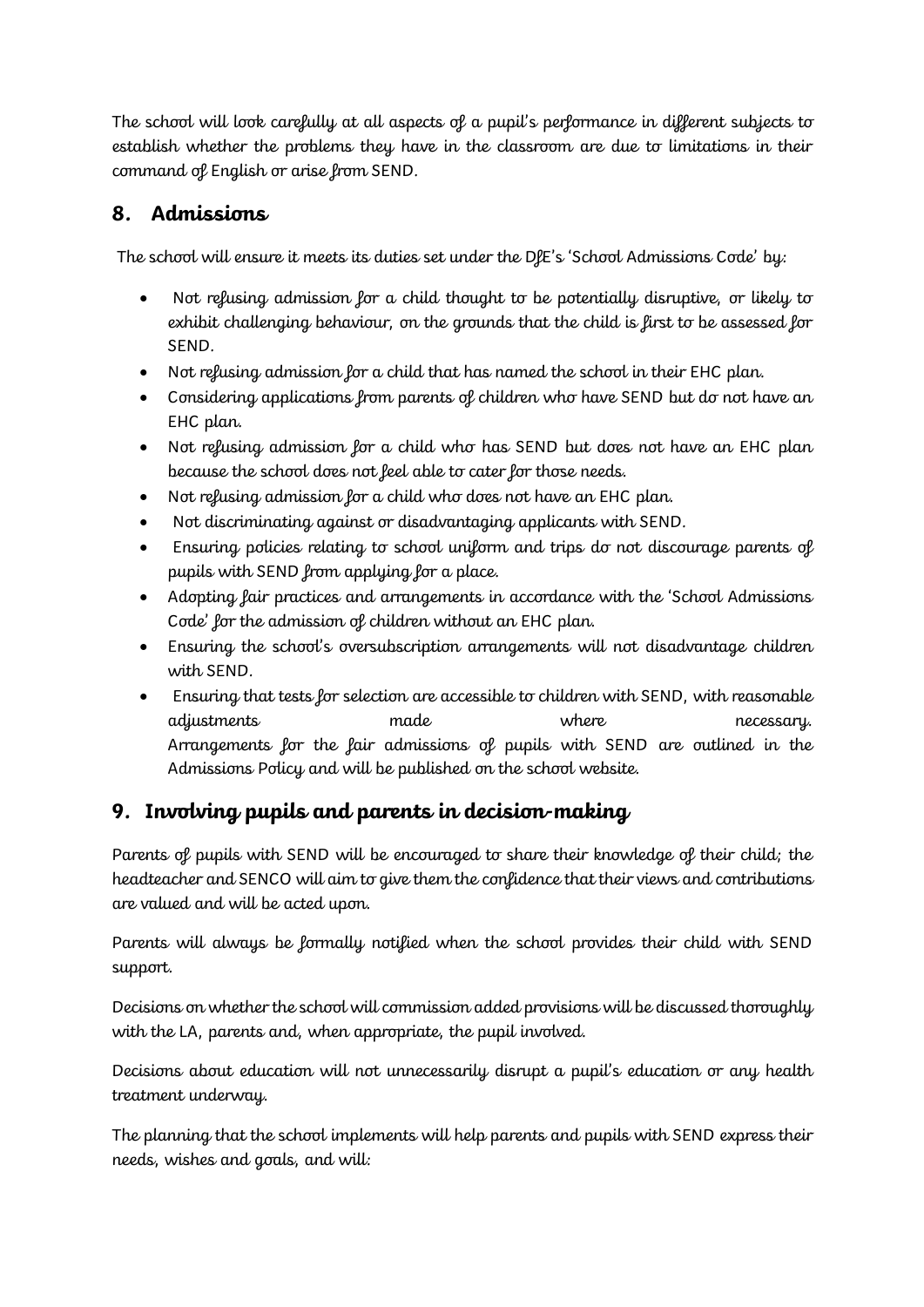- Focus on the pupil as an individual, not allowing their SEND to become a label.
- Be easy for pupils and their parents to understand by using clear, ordinary language and images, rather than professional jargon.
- Highlight the pupil's strengths and capabilities.
- Enable the pupil, and those who know them best, to say what they have done, what they are interested in and what outcomes they are seeking in the future.
- Tailor support to the needs of the individual.
- Organise assessments to minimise demands on parents.
- Bring together relevant professionals to discuss and agree together the overall approach.

The class teacher, supported by the SENCO, will meet with pupils and their parents three times per academic year to set clear outcomes, review progress, discuss activities and support, and identify parental responsibilities.

## <span id="page-12-0"></span>**10. Joint commissioning, planning and delivery**

The school is committed to ensuring that pupils with SEND can achieve their ambitions and the best possible educational outcomes, as well as other opportunities, such as securing employment and living as independently as possible.

The school will work closely with local education, health and social care services to ensure pupils get the right support.

The school will assist the LA in carrying out their statutory duties under the Children and Families Act 2014, by ensuring that services work together where this promotes children and young people's wellbeing or improves the quality of special educational provision (Section 25 of the Children and Families Act 2014).

The school will draw on the wide range of local data sets about the likely educational needs of pupils with SEND to forecast future needs, including:

- Population and demographic data.
- Prevalence data for different kinds of SEND among children and young people at the national level.
- Numbers of local children with EHC plans and their main needs.
- The numbers and types of settings locally that work with or educate pupils with SEND.
- An analysis of local challenges or sources of health inequalities.
- The school's Data Protection Policy will be adhered to at all times.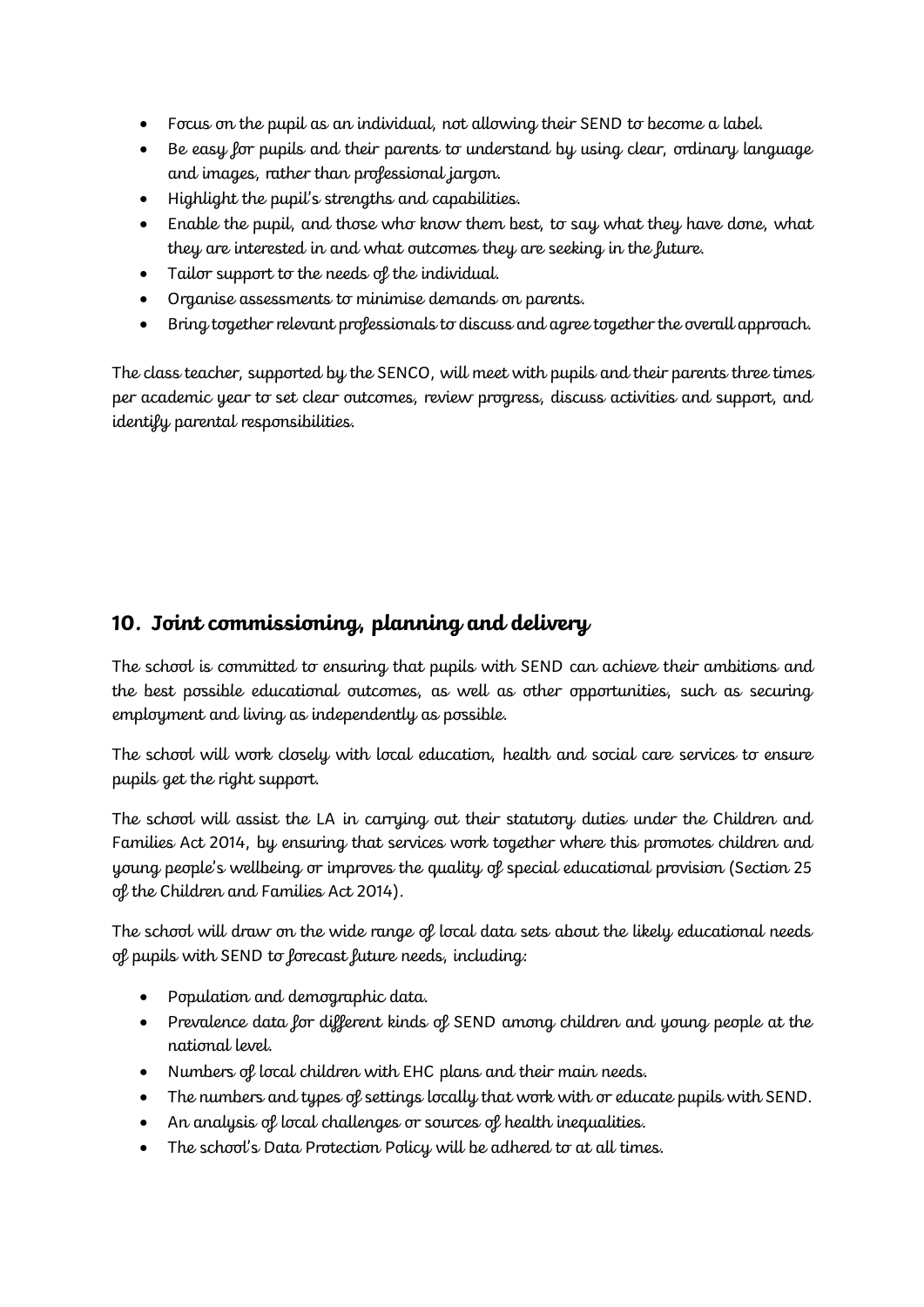The school will plan, deliver and monitor services against how well outcomes have been met, including, but not limited to:

- Improved educational progress and outcomes for pupils with SEND.
- Increasing the identification of pupils with SEND prior to school entry.

Where pupils with SEND also have a medical condition, their provision will be planned and delivered in coordination with the EHC plan.

SEND support will be adapted and/or replaced depending on its effectiveness in achieving the agreed outcomes.

# <span id="page-13-0"></span>**11. Funding**

The school will allocate the appropriate amount of core per-pupil funding and notional SEND budget outlined in the Local Offer for the SEND provision of its pupils.

Personal budgets are allocated from the LA's high needs funding block; the school will continue to make SEND provision from its own budgets, even if a pupil has an EHC plan.

# <span id="page-13-1"></span>**12. Local Offer**

The school's governing board will collaborate with and support the LA in developing and reviewing the Local Offer, where necessary and appropriate, to ensure that it is:

- **Collaborative**: Where appropriate, the school will work with LAs, parents and pupils in developing and reviewing the Local Offer. The school will also cooperate with those providing services.
- **Accessible**: The school will collaborate with the LA during development and review to ensure that the LA's Local Offer is easy to understand, factual and jargon-free; is structured in a way that relates to pupils' and parents' needs, e.g. by broad age group or type of special educational provision; and is well signposted and publicised.
- **Comprehensive**: The school will help to ensure that parents and pupils understand what support can be expected to be available across education, health and social care from age 0 to 25 and how to access it. The school will assist the LA in ensuring that the Local Offer includes eligibility criteria for services, where relevant, and makes it clear where to go for information, advice and support, as well as how to make complaints about provision or appeal against decisions.
- **Up-to-date**: The school will work with the LA to review the Local Offer to ensure that, when parents and pupils access the Local Offer, the information is up-to-date.

The school will provide the LA with information about their existing SEND provision and capabilities to support pupils with SEND to aid in the drafting of the Local Offer, where required.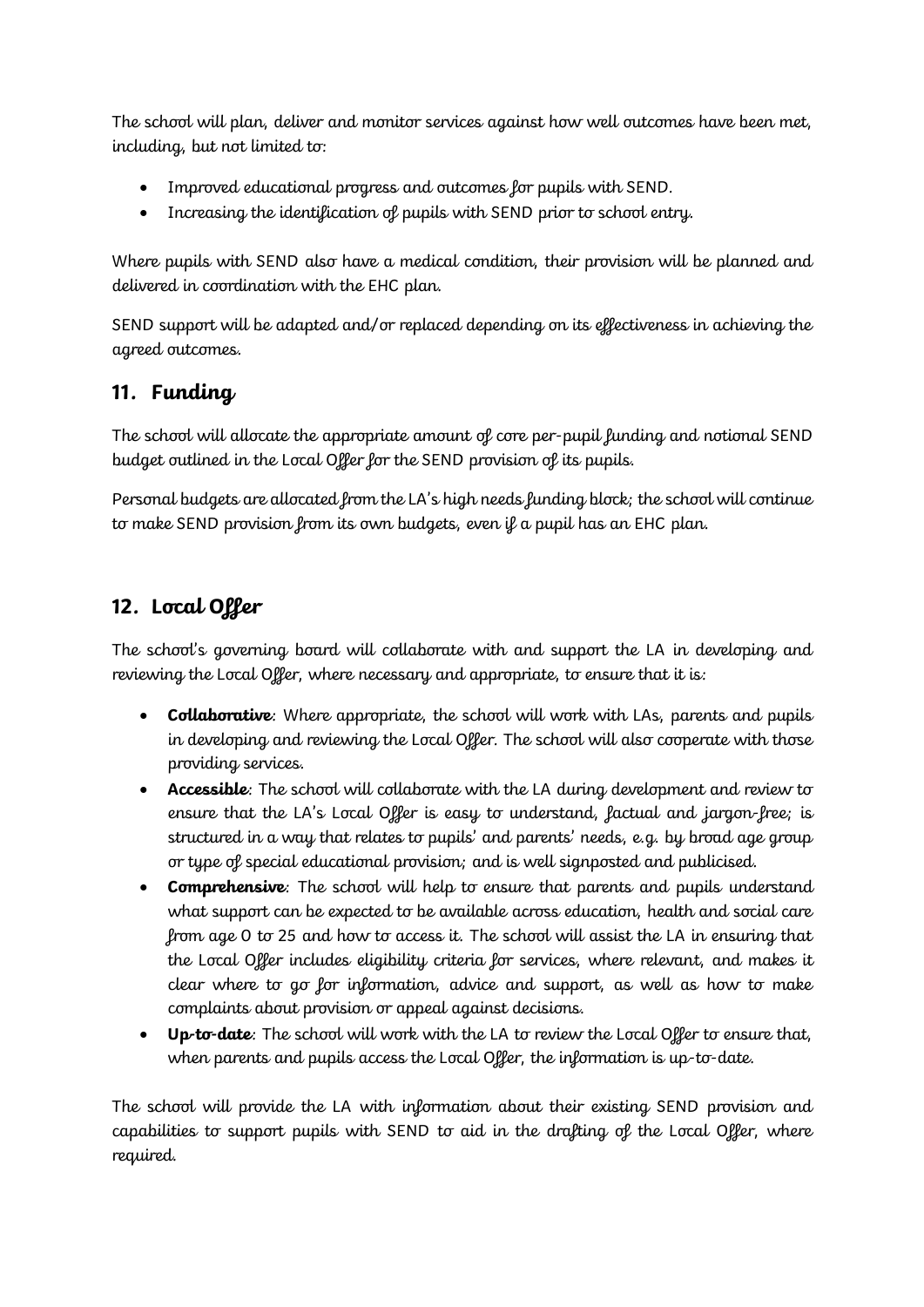# <span id="page-14-0"></span>**13. Graduated approach**

Once a pupil with SEND has been identified, the school will employ a graduated approach to meet the pupil's needs by:

- Establishing a clear assessment of the pupil's needs.
- Planning, with the pupil's parents, the interventions and support to be put in place, as well as the expected impact on progress, development and behaviour, along with a clear date for review.
- Implementing the interventions, with the support of the SENCO.
- Reviewing the effectiveness of the interventions and making any necessary revisions.

#### <span id="page-14-1"></span>**14. Assessment**

The school will, in consultation with the pupil's parents, request a statutory assessment of SEND where the pupil's needs cannot be met through the resources normally available within the school.

Consideration of whether SEND provision is required, and thus an EHC plan, will start with the desired outcomes and the views of the parents and pupil.

The school will meet its duty to respond to any request for information relating to a statutory assessment within six weeks of receipt.

The school will gather advice from relevant professionals about the pupil concerned, including their education, health and care needs, desired outcomes and any special education, health and care provision that may be required to meet their identified needs and achieve desired outcomes.

In tracking the learning and development of pupils with SEND, the school will:

- Base decisions on the insights of the pupil and their parents.
- Set pupils challenging targets.
- Track pupils' progress towards these goals.
- Review additional or different provisions made for them.
- Promote positive personal and social development outcomes.
- Base approaches on the best possible evidence and ensure that they are having the required impact on progress.

Detailed assessments will identify the full range of the individual's needs, not just the primary need.

Where possible, pupils' needs will be defined under the 'Special educational needs and disability code of practice: 0 to 25 years' broad areas of need:

- Communication and interaction.
- Cognition and learning.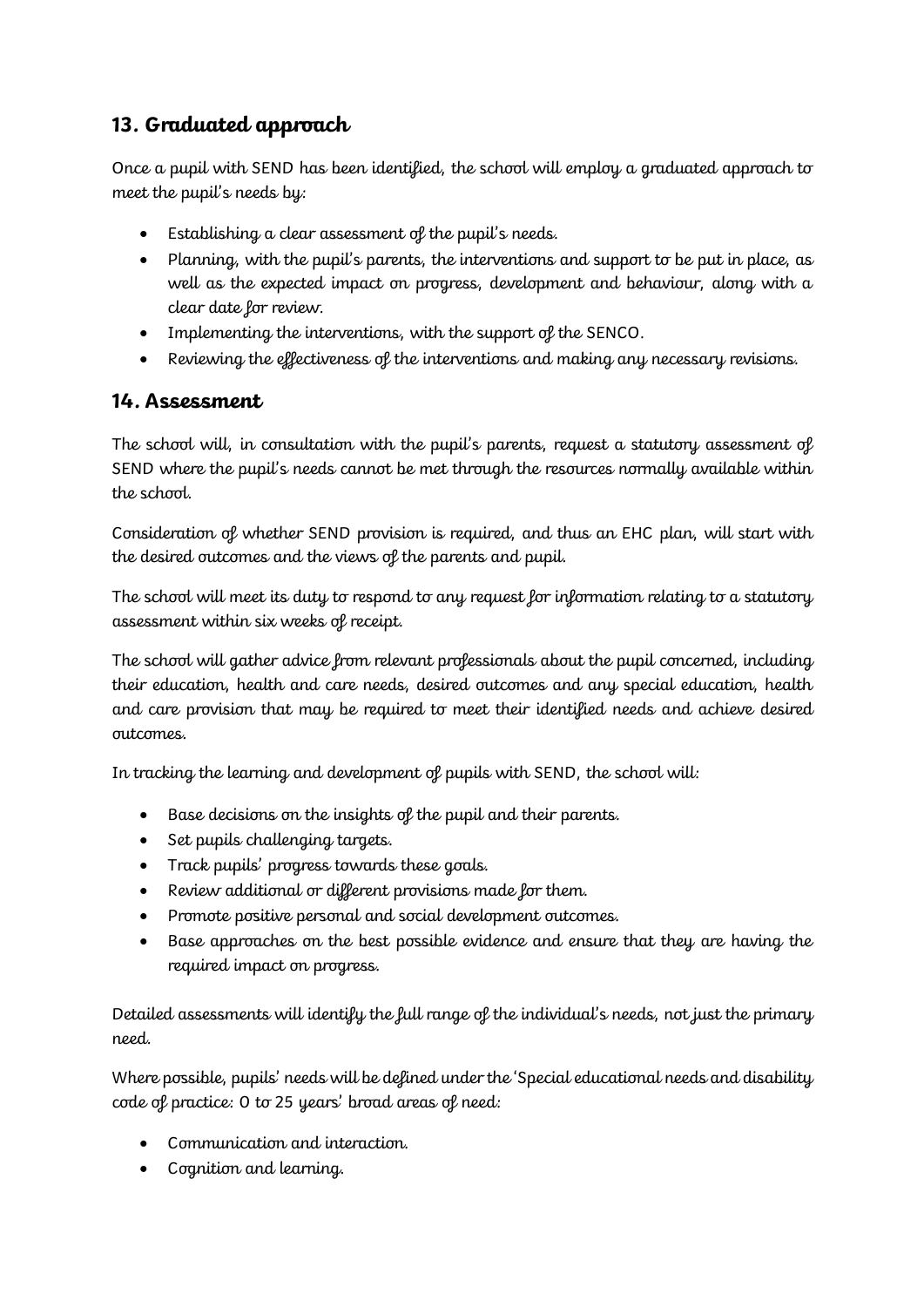- Social, emotional and mental health difficulties.
- Sensory and/or physical needs.

Where a pupil continually makes little or no progress, or is working substantially below expected levels, the school will consult with parents before involving specialists.

#### <span id="page-15-0"></span>**15. Training**

Relevant staff members will keep up-to-date with any necessary training, which will be provided by the SENCO, as well as external agencies, where appropriate. Training will cover both the mental and physical needs of pupils with SEND. The training offered will be delivered to ensure equality, diversity, understanding and tolerance.

Mental health will be a key consideration for all training that the SENCO participates in, along with any training that staff are given.

During staff induction, all staff will receive SEND training.

Training will cover the following:

- Identifying SEND in pupils
- Liaising with the school's SENCO
- Implementing support measures
- Monitoring the success of those support measures
- De-escalation techniques
- Restraining techniques
- How to develop peaceful learning environments
- How to develop lessons so they are engaging for pupils with varying forms of SEND
- Reasonable adjustments
- How to help with emotional development

# <span id="page-15-1"></span>**16. Promoting mental health and wellbeing**

The school will implement a Social, Emotional and Mental Health (SEMH) Policy. The school will ensure that there is a focus on promoting pupils' resilience, confidence and ability to learn in subjects across the curriculum.

Positive classroom management and working in small groups will be implemented to promote positive behaviour, social development and high self-esteem. Specialist services will be available where a pupil requires such services. Where appropriate, the school will support parents in the management and development of their child.

Peer mentoring will be used to encourage and support pupils suffering with SEMH difficulties. Mentors will act as a confidant with the aim of easing the worries of their mentee.

When in-school intervention is not appropriate, referrals and commissioning will be used instead. The school will continue to support the pupil as best it can.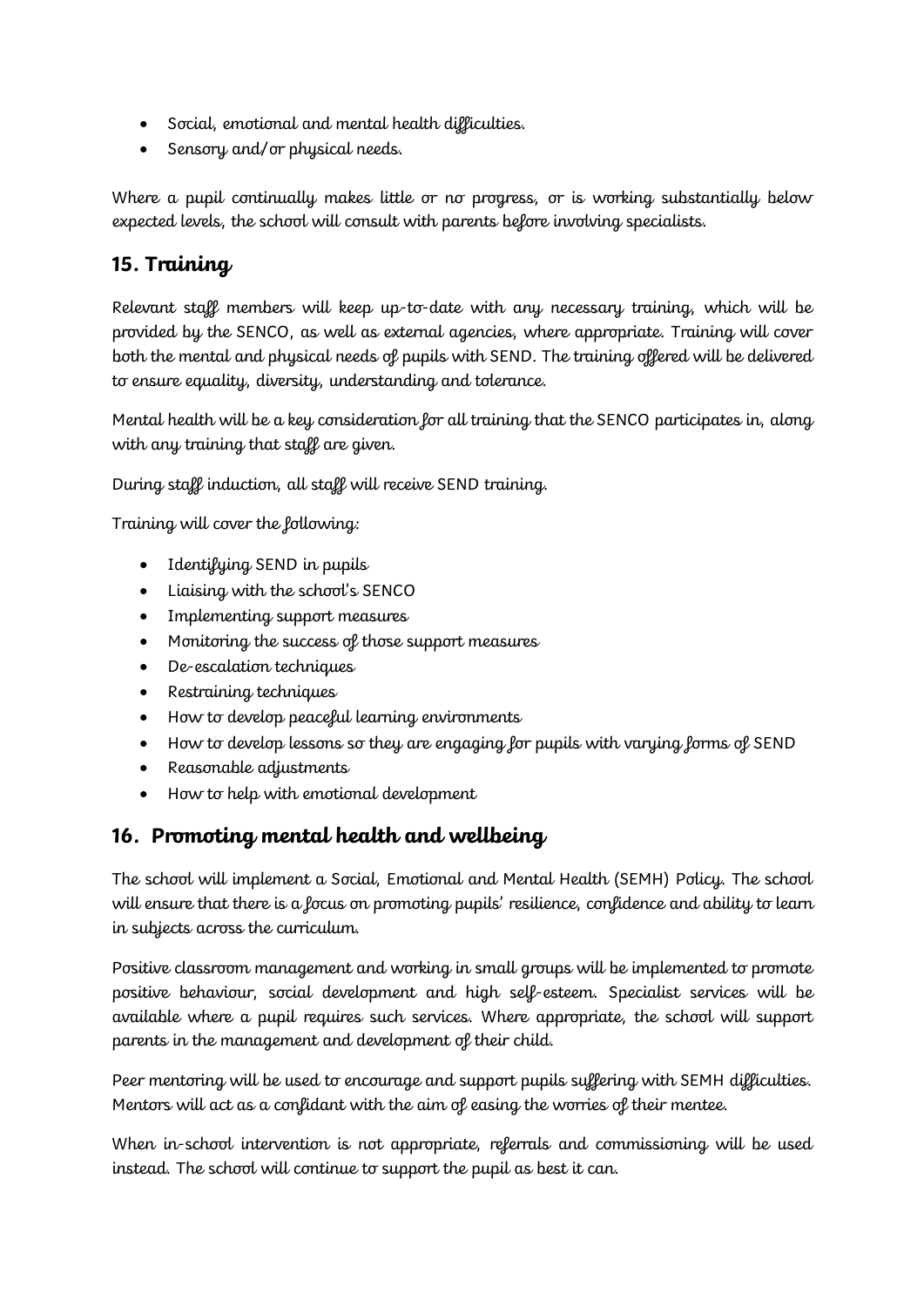For pupils with more complex problems, additional in-school support will include:

- Supporting the pupil's teacher, to help them manage the pupil's behaviour.
- Additional educational one-to-one support for the pupil.
- One-to-one therapeutic work with the pupil, delivered by mental health specialists.
- An IHP. All schools must comply with the statutory duty of caring for pupils with medical needs.
- Providing professional mental health recommendations, e.g. regarding medication.
- Family support and/or therapy, upon the recommendation of mental health professionals.

The school will consider whether disruptive behaviour is a manifestation of SEMH needs.

The school will focus on work that helps to build self-esteem and self-discipline with the aim of addressing disruptive behaviour.

#### <span id="page-16-0"></span>**17. EHC plans**

The school will fully cooperate with the LA when research about the pupil is being conducted. The school will provide the LA with any information or evidence needed. All relevant teachers will be involved in contributing information to the LA.

Where the LA provides a pupil with an EHC plan, the school will involve the parents and the pupil in discussions surrounding how the school can best implement the plan's provisions to help the pupil thrive in their education, and will discern the expected impact of the provision on the pupil's progress.

The school will meet its duty to provide views on a draft EHC plan within 15 days. If the decision is taken not to issue an EHC plan, the school will consider and implement the recommendations of feedback from the LA regarding how the pupil's outcomes can be met through the school's existing provision.

If the LA decides not to issue an EHC plan, the parents of the pupil, or the pupil themselves, will be informed within a maximum of 16 weeks from the initial request of an EHC assessment.

The school will admit any pupil that names the school in an EHC plan or EHC needs assessment process. The school will ensure that all those teaching or working with a pupil named in an EHC plan are aware of the pupil's needs and that arrangements are in place to meet them.

All reasonable provisions will be taken by the school to provide a high standard of education.

Staff will be briefed about any potential problems and a procedure will be put into place to deal with certain situations. The school will specify short-term targets sought for a pupil in terms of specific, measurable, achievable, realistic and time-bound (SMART) outcomes.

The school will review each pupil's EHC plan to ensure that it includes the statutory sections outlined in the 'Special educational needs and disability code of practice: 0 to 25 years', labelled separately from one another. If a pupil's needs significantly change, the school will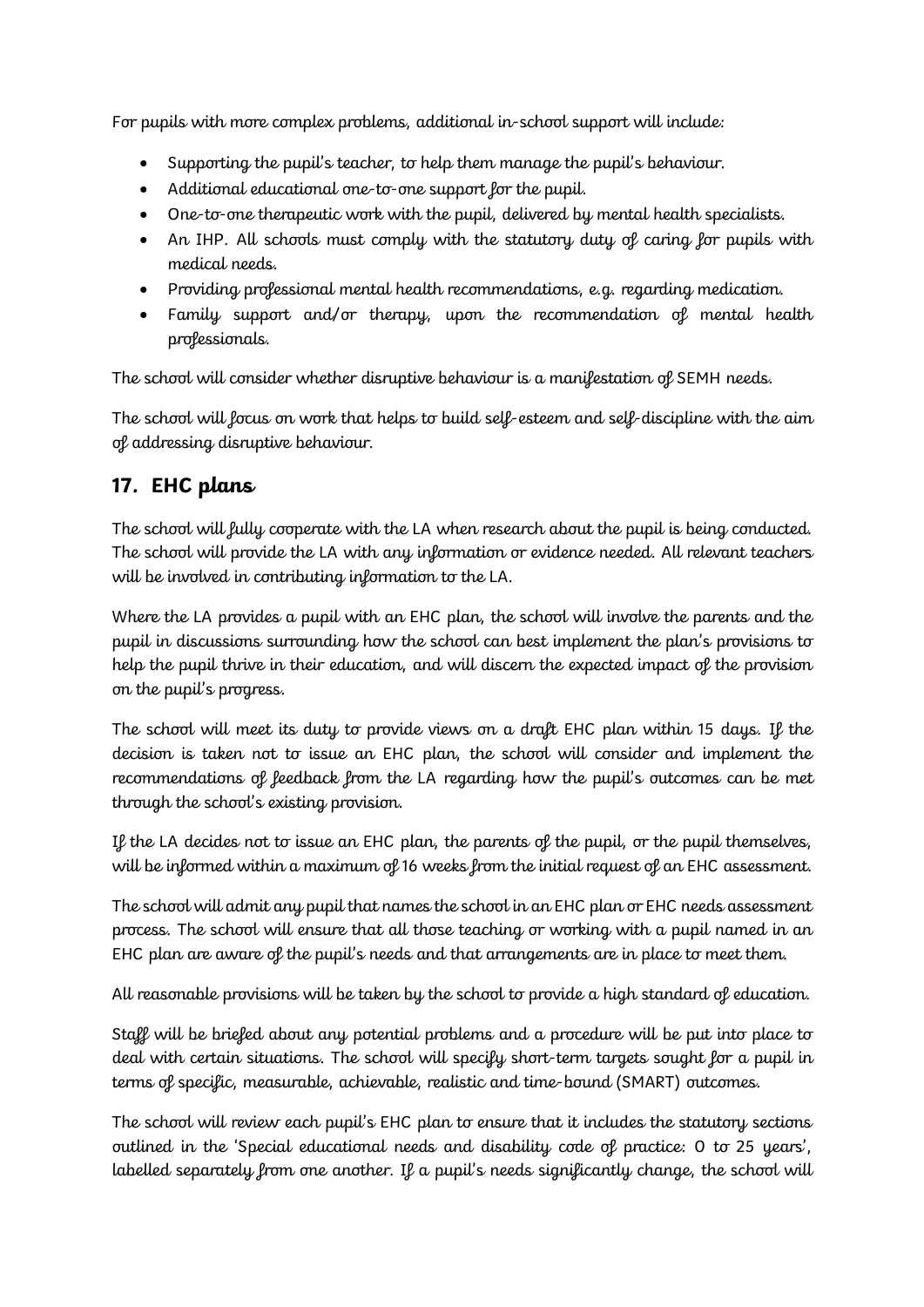request a re-assessment of an EHC plan at least six months after an initial assessment. Thereafter, the governing board or headteacher will request the LA to conduct a re-assessment of a pupil whenever they feel it is necessary. Following the re-assessment, a final EHC plan will be issued within 14 weeks from the request being made.

The school will ensure that any EHC plan information is kept confidential and disclosed on a need-to-know basis. Information regarding a pupil's EHC plan will only be shared with other educational settings if the pupil is transferring there, for the setting to develop an individual learning plan. The school will take steps to ensure that pupils and parents are actively supported in developing and reviewing EHC plans.

Where necessary, the school will provide support from an advocate to ensure the pupil's views are heard and acknowledged.

The school will ensure that parents are consistently kept involved throughout the implementation of an EHC plan.

The school will ensure that the whole process of an EHC needs assessment and development takes no longer than 20 weeks from when the initial request was received.

# <span id="page-17-0"></span>**18. Reviewing the EHC plan**

The school will:

- Cooperate with the relevant individuals to ensure an annual review meeting takes place, including convening the meeting on behalf of the LA if requested.
- Ensure that the appropriate people are given at least two weeks' notice of the date of the meeting.
- Contribute any relevant information and recommendations about the EHC plan to the LA, keeping parents involved at all times.
- Ensure that sufficient arrangements are put in place at the school to host the annual review meeting.
- Cooperate with the LA during annual reviews.
- Lead the review of the EHC plan in order to create the greatest confidence amongst pupils and their parents.
- Seek advice and information about the pupil prior to the annual review meeting from all parties invited, and send any information gathered to all those invited, at least two weeks in advance of the meeting.
- Prepare and send a report of the meeting to everyone invited within four weeks of the meeting, which sets out any recommendations and amendments to the EHC plan.
- Provide the LA and parents with any evidence to support the proposed changes and giving those involved at least 15 days to comment and make representations.
- Clarify to the parents and pupil that they have the right to appeal the decisions made in regard to the EHC plan.

# <span id="page-17-1"></span>**19. Safeguarding**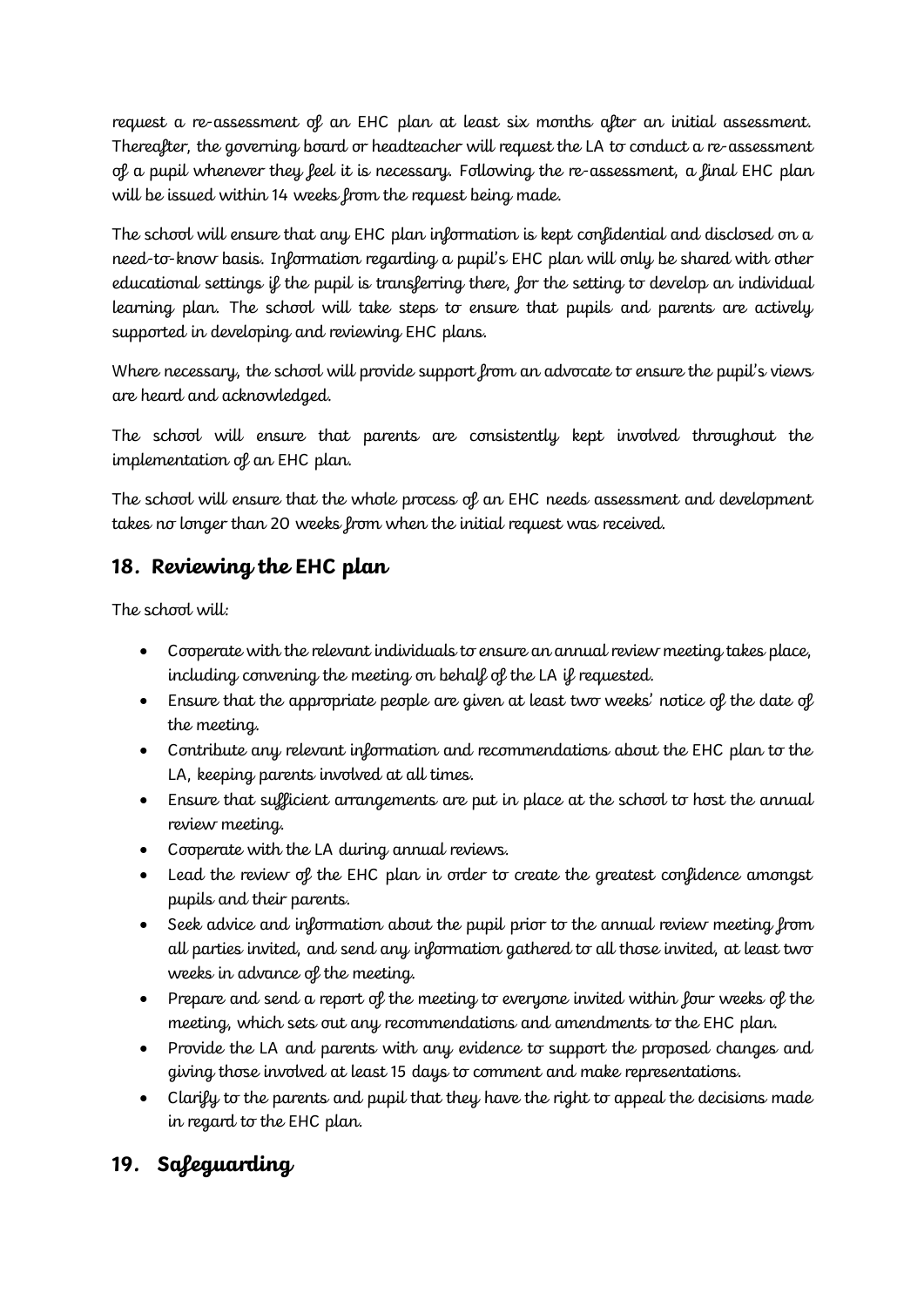The school recognises that evidence shows children with SEND are at a greater risk of abuse and maltreatment and will ensure that staff are aware that pupils with SEND:

- Have the potential to be disproportionately impacted by behaviours such as bullying.
- May face additional risks online, e.g. from online bullying, grooming and radicalisation.
- Are at greater risk of abuse, including, but not limited to, peer-on-peer abuse, neglect and sexual violence or harassment.

The school recognises that there are additional barriers to recognising abuse and neglect in this group of pupils. These barriers include, though are not limited to,

- Assumptions that indicators of possible abuse such as behaviour, mood and injury relate to the pupil's condition without further exploration.
- These pupils being more prone to peer group isolation or bullying (including prejudicebased bullying) than other pupils.
- The potential for pupils with SEND or certain medical conditions being disproportionally impacted by behaviours such as bullying, without outwardly showing any signs.
- Communication barriers and difficulties in managing or reporting these challenges.

The headteacher and governing board will ensure that the school's Child Protection and Safeguarding Policy reflects the fact that these additional barriers can exist when identifying abuse. When using reasonable force in response to risks presented by incidents involving pupils with SEND, staff will have due regard for the procedures outlined in the school's Positive Handling Policy.

Care will be taken by all staff, particularly those who work closely with pupils with SEND, to notice any changes behaviour or mood, or any injuries, and these indicators will be investigated by the DSL in collaboration with the SENCO.

#### **Additional risk to SEND pupils of sexual harassment and violence**

We acknowledge government statistics stating that our SEND pupils are more vulnerable to harassment and violence of a sexual nature. Guidance advises that primary pupils are at risk as well as older children. We meet these additional needs through following procedures as laid out in our Safeguarding Policy and referral to early help and social care. Our children are encouraged to speak out if they are asked to do anything that makes them feel uncomfortable and they know that they can speak to trusted adults in school.

# <span id="page-18-0"></span>**20. Transferring between different phases of education**

EHC plans will be reviewed and amended in sufficient time prior to a pupil moving between key phases of education, to allow for planning for and, where necessary, commissioning of support and provision at the new phase.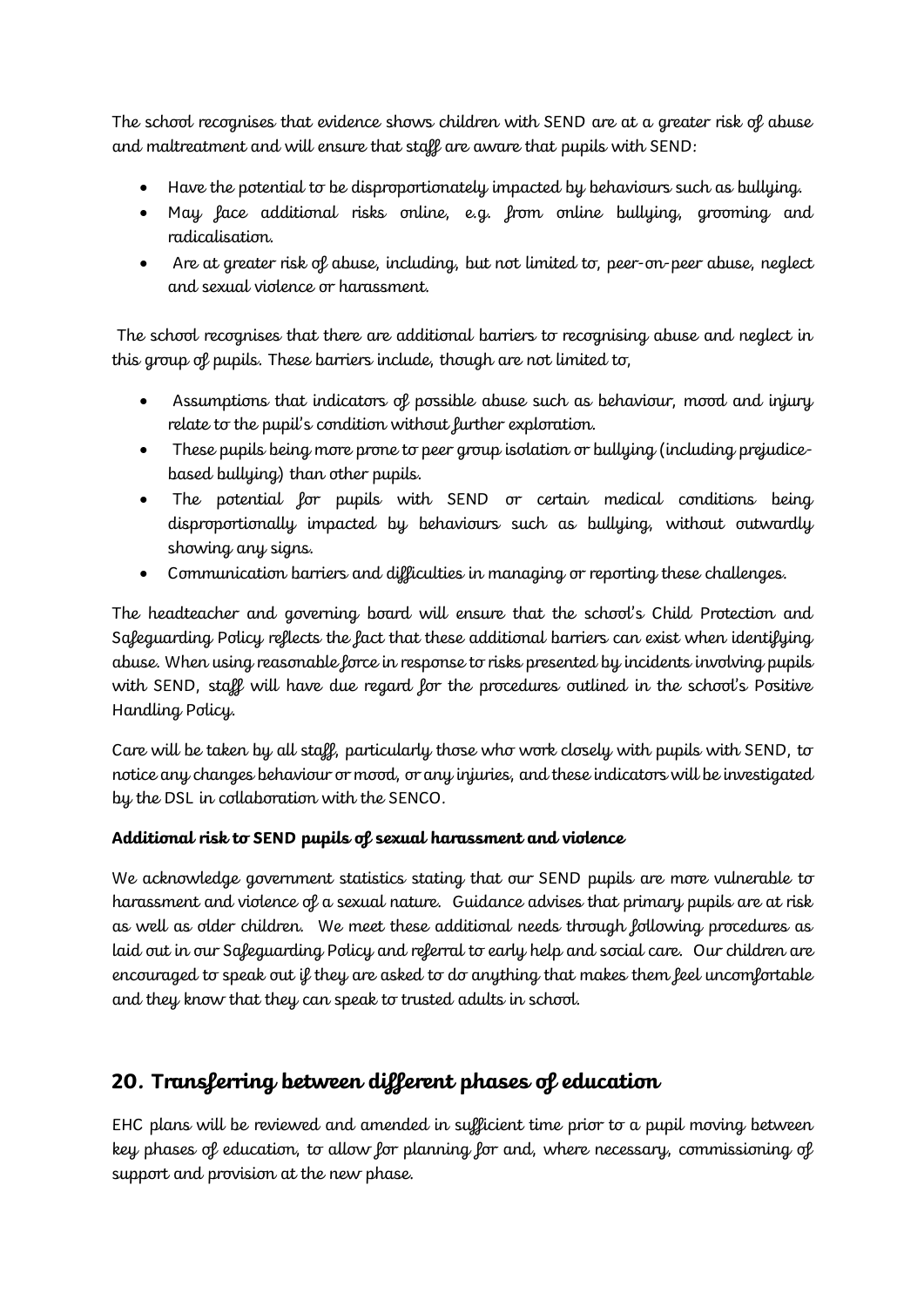The review and amendments will be completed by 15 February in the calendar year of the transfer at the latest for transfers into or between schools.

The key transfers are as follows:

- Early years provider to school
- Infant school to junior school
- Primary school to middle school
- Primary school to secondary school
- Middle school to secondary school

# <span id="page-19-0"></span>**21. SEND tribunal**

All disagreements about an EHC plan will be attempted to be resolved as quickly as possible, without the pupil's education suffering.

In all cases, the school's written Complaints Procedures Policy will be followed, allowing for a complaint to be considered informally at first.

Following a parent's serious complaint or disagreement about the SEND provisions being supplied to a pupil, the school will contact the LA immediately to seek disagreement resolution advice, regardless of whether an EHC plan is in place.

- Where necessary, the headteacher will make the relevant parties aware of the disagreement resolution service.
- Parents are made aware that Ofsted can consider complaints relating to whole school SEND early years provision, if the problem has not been resolved informally.

The school will meet any request to attend a SEND tribunal and explain any departure from its duties and obligations under the 'Special educational needs and disability code of practice: 0 to 25 years'.

Following the use of informal resolutions, the case will be heard in front of three people, one of whom must be independent of the management and running of the school. If disagreements are not resolved at a local level, the case will be referred to the DfE. The school will fully cooperate with the LA by providing any evidence or information that is relevant. All staff involved in the care of the pupil will cooperate with parents to provide the pupil with the highest standard of support and education.

# <span id="page-19-1"></span>**22. Supporting successful preparation for adulthood**

The school will ensure that pupils are supported to make a smooth transition to whatever they will be doing next, e.g. moving on to higher education.

The school will engage with secondary schools, as necessary, to help plan for any transitions.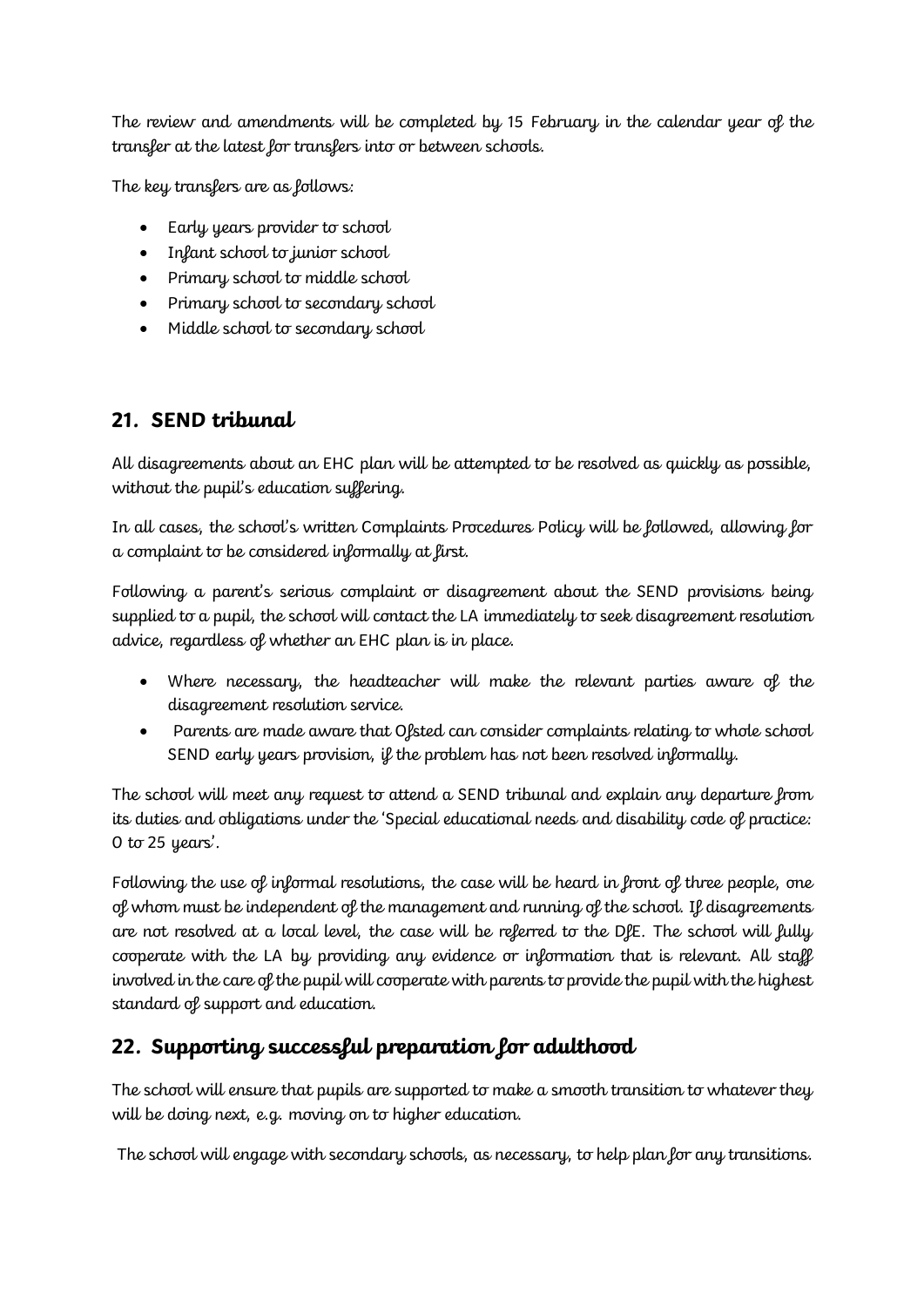The school will transfer all relevant information about pupils to any educational setting that they are transferring to.

If a pupil has been excluded, the school has a duty to arrange suitable, full-time education from the sixth day of a fixed period exclusion and to provide full details of any SEND provisions necessary, in accordance with the school's Exclusion Policy.

If it is in the best interest of the pupil, the school may commission alternative provision, in line with any EHC plans in place, for pupils who face barriers to participate in mainstream education.

The school will take an active role in preparing pupils with SEND for their transition into adult life, preparing them to achieve their ambitions in terms of HE, FE or employment, taking responsibility for their health, where they will live, their relationships, their finances, social integration and independence.

# **23. Data and record keeping**

The school's records will:

- Include details of SEND, outcomes, action, agreed support, teaching strategies and the involvement of specialists, as part of its standard management information system to monitor the progress, behaviour and development of all pupils.
- Maintain an accurate and up-to-date register of the provision made for pupils with SEND.
- Show all the provisions the school makes which is different or additional to that offered through the school curriculum on a provision map.

The school keeps data on the levels and types of need within the school and makes this available to the LA.

The SEND information report will be prepared by the governing board, and will be published on the school website; it will include all the information outlined in paragraphs 6.79 and 6.83 of the 'Special educational needs and disabilities code of practice: 0 to 25 years'.

All information will be kept in accordance with the school's Records Management Policy and Data Protection Policy.

# <span id="page-20-0"></span>**24. Confidentiality**

The school will not disclose any EHC plan without the consent of the pupil's parents, except for disclosure:

- To a SEND tribunal when parents appeal, and to the Secretary of State under the Education Act 1996.
- On the order of any court for any criminal proceedings.
- For the purposes of investigations of maladministration under the Local Government Act 1974.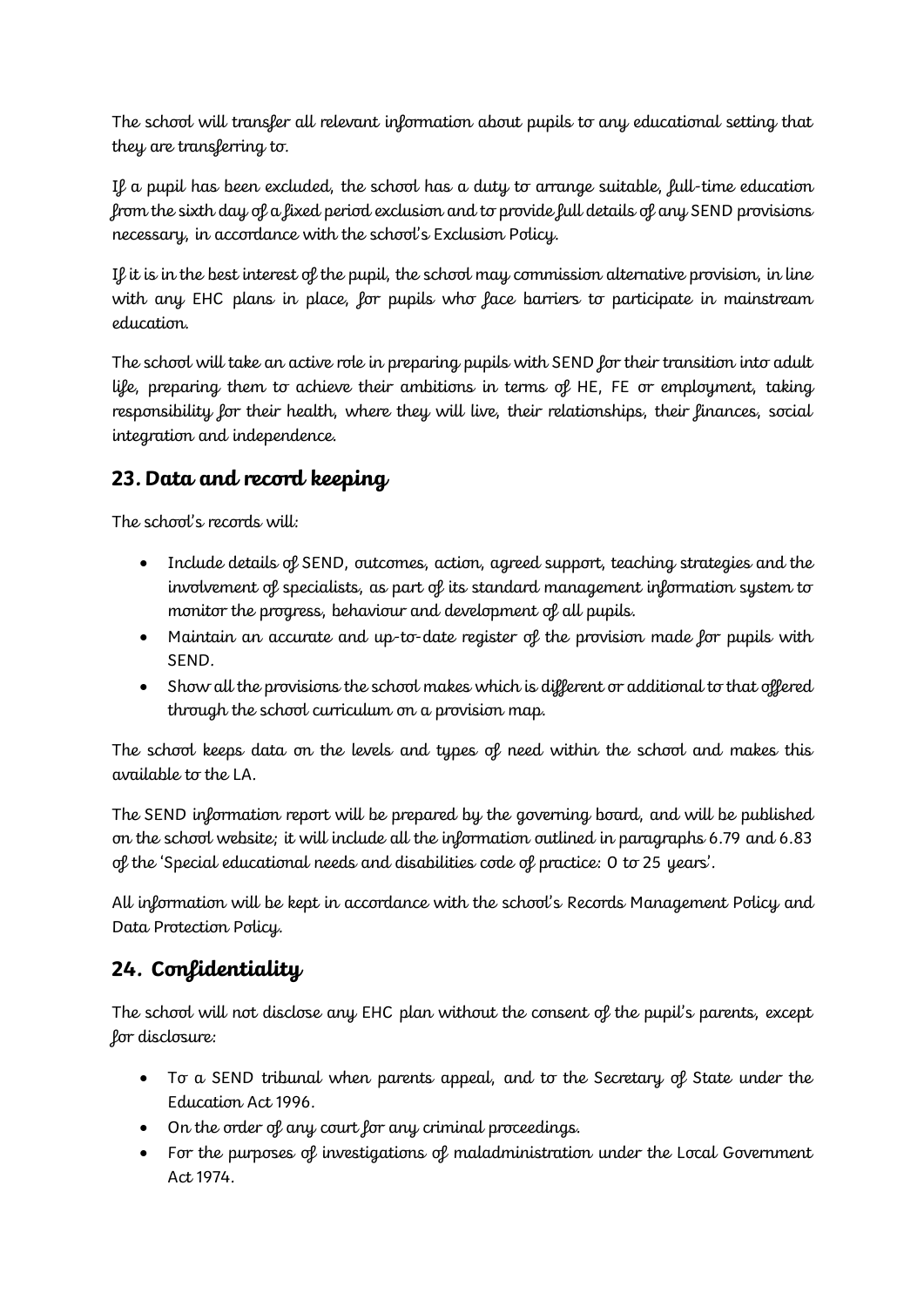- To enable any authority to perform duties arising from the Disabled Persons (Services, Consultation and Representation) Act 1986, or from the Children Act 1989 relating to safeguarding and promoting the welfare of children.
- To Ofsted inspection teams as part of their inspections of schools and LAs.
- To any person in connection with the pupil's application for students with disabilities allowance in advance of taking up a place in HE.
- To the headteacher (or equivalent position) of the setting at which the pupil is intending to start their next phase of education.

The school will adhere to the Pupil Confidentiality Policy at all times.

## <span id="page-21-0"></span>**25. Resolving disagreements**

The school is committed to resolving disagreements between pupils and the school.

In carrying out of duties, the school:

- Supports early resolution of disagreements at the local level.
- Explains the independent disagreement resolution arrangements in our Complaints Procedures Policy, which is available for disagreements across special educational provision, and health and care provision in relation to EHC plans and tribunals.

The school's Complaints Procedures Policy will be published on the school website; additionally, the school will publish details regarding how complaints from parents of children with SEND will be handled.

# <span id="page-21-1"></span>**26. Publishing information**

The school will publish information on the school website about the implementation of this policy. The governing board will publish details of the SEND information report on the school website.

The information published will be updated annually and any changes to the information occurring during the year will be updated as soon as possible.

#### <span id="page-21-2"></span>**27. Monitoring and review**

The policy is reviewed on an basis by the headteacher in conjunction with the governing board; any changes made to this policy will be communicated to all members of staff, parents of pupils with SEND, and relevant stakeholders.

All members of staff are required to familiarise themselves with this policy as part of their induction programme.